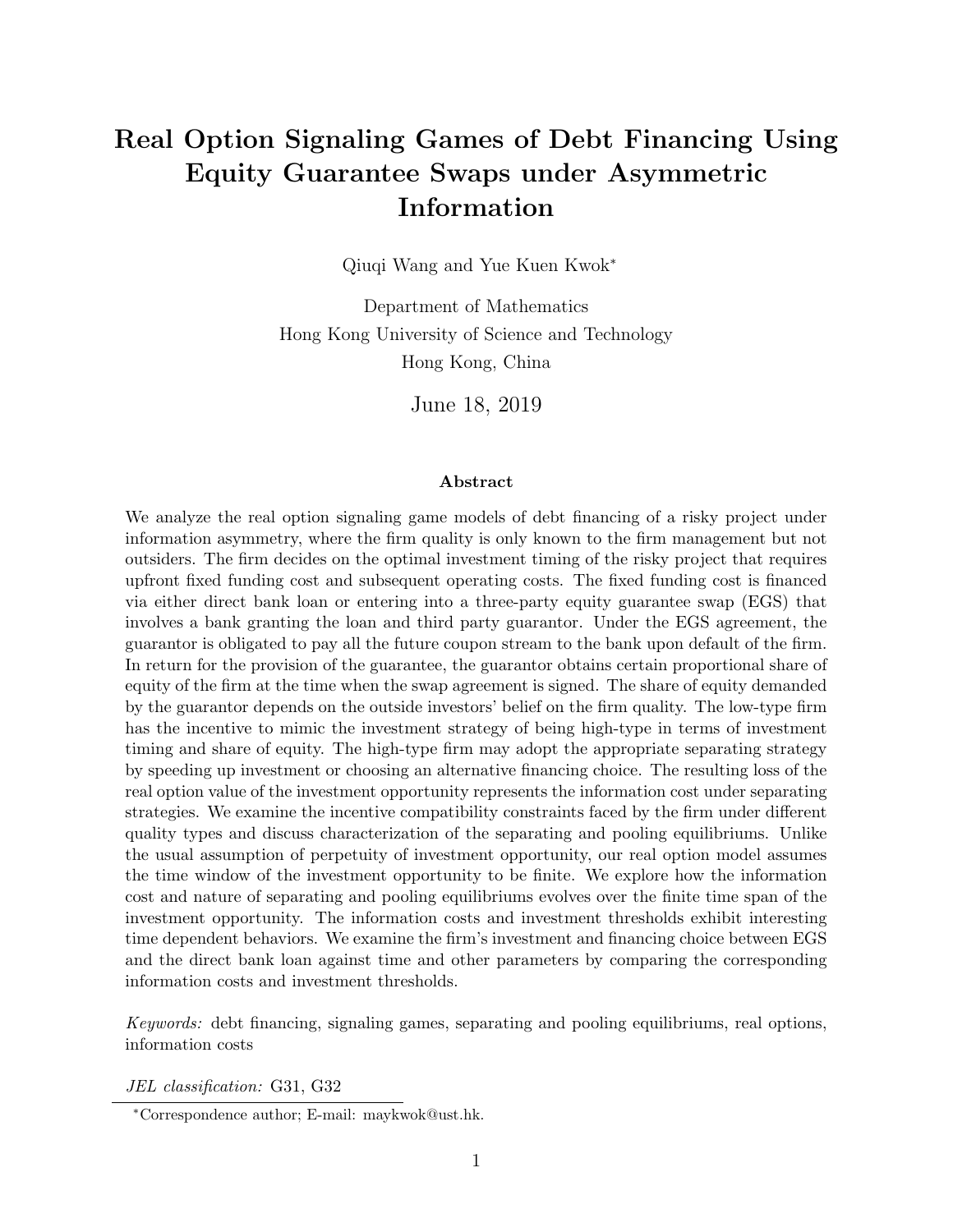## 1 Introduction

Analysis of investment and financing choices under information asymmetry between the firm management and outsiders has been one of the focuses of research in corporate finance. The earliest static investment and financing choices models (Myers, 1984; Myers and Majluf, 1984) establish the pecking order theory under adverse selection, where debt is preferred to equity. The later works extend the model to the dynamic version to consider optimality of debt versus equity-like securities in financing choices. Under their dynamic signaling game model, Strebulaev *et al.* (2014) show that a project is financed by equity if the probability of success is low, otherwise debt financing is preferred. Yang and Zeng (2019) propose a theory of security design in financing entrepreneurial production. They show that debt is optimal when information is not valuable for production and an efficient combination of debt and equity is optimal when information is valuable.

The real option pricing theory for investment problems (Brennan and Schwartz, 1985; McDonald and Siegel, 1986) can be extended to solve dynamic signaling game problems of investment and debt-equity financing choices. Morellec and Schürhoff (2011) develop dynamic real option signaling game models of corporate investment and financing. In their models, a firm of either one of the two quality types is assumed to hold a real investment opportunity with a perpetual life and raises fund by issuing equity or debt. Assuming that the exact firm type is the private information held by the firm, they calculate the real option values and investment thresholds under separating and pooling equilibriums. They also show how the firm may signal its quality type via financing choices between equity and debt. Clausen and Flor (2015) extend the real option signaling games of Morellec and schürhoff (2011) by including the abandonment right and assets-in-place. They find that firms are more likely to choose debt against equity when their assets-in-place is higher. Fulghieri *et* al. (2015) show that when asymmetry information has a small impact on the right tail of the firm value distribution, debt is preferred for low capital needs while convertible debt is optimal for larger capital needs. In addition, Grenadier and Wang (2005), Grenadier and Malenko (2011), Xu and Li (2010), Bouvard (2014) consider the effect of asymmetric information on the investment and financing policies of different firm types under various real option signaling game models. Besides capital financing, real options signaling game models have been adopted to analyze various corporate finance issues, like liquidation timing of a distressed firm (Nishihara and Shibata, 2017), strategic investment games of incumbent and entrant firms (Watanabe, 2016), decisions on selling out IPO (Nishihara, 2016), mergers and acquisitions strategies of bidder and target firms (Leung and Kwok, 2018).

There exist several potential extensions of the above real option signaling game models in finance. First, most real option models of investment and financing assume investment opportunity to be perpetual, which may be queried since technologies have finite life spans. Gryglewicz et al. (2008) discard the perpetuality assumption and assume a finite project life in real option investment models. They observe the acceleration of investment when uncertainty increases as time comes closer to expiry. Wang and Kwok (2019) analyze the real option signaling games of equity financing with information asymmetry under a finite time horizon. Second, most of the previous works on corporate financing consider either debt or equity financing. Such capabilities are limited to listed companies with sufficient resources. However, small- or medium-sized firms cannot issue equity or debt and can only raise fund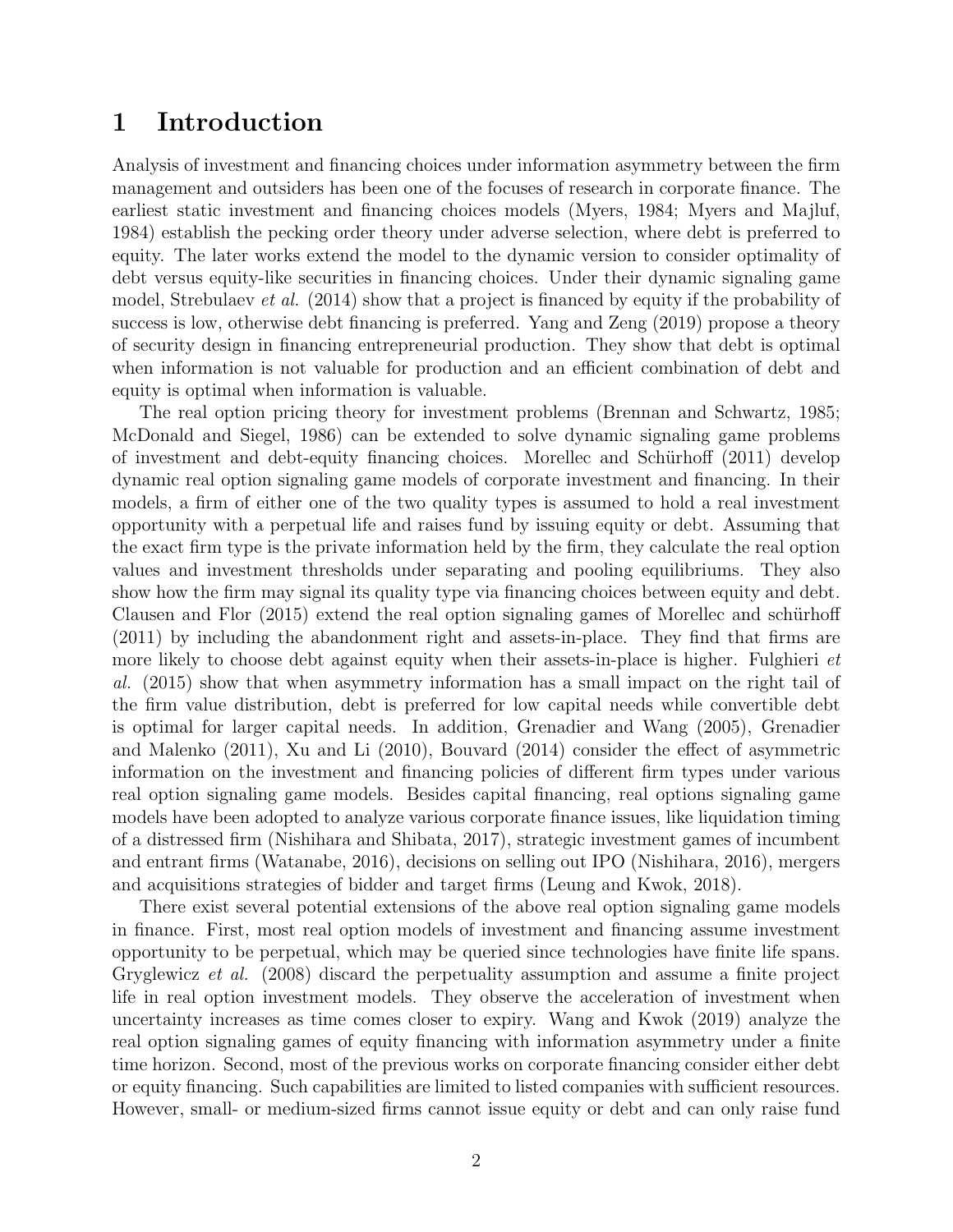via bank loans. In China, the innovative equity guarantee swaps (EGS) are introduced to overcome the difficulties that private small- and medium-sized firms may not be able to secure bank loans. To hedge the firm default risk faced by the bank, the EGS agreement introduces a third party profit seeking guarantor. The guarantor has the obligation to pay all the future coupon stream to the bank upon default of the firm. In return for the provision of the guarantee, the guarantor obtains a proportional share of equity of the firm at the time when the swap agreement is signed. Since EGS involves both the bank loan and share of equity, the nature of EGS is somehow similar to convertible bonds, which is a hybrid of debt financing and equity participation. Wang *et al.* (2015) initiate the theoretical studies of EGS in China. Their real option models show that these swaps provide substantial diversification benefits and tax advantages. Luo et al. (2016) construct more refined real option models to analyze the investment timing of EGS when the revenue flow dynamics follows the double exponential jump-diffusion models. Luo and Yang (2017) analyze the separating equilibrium in real option signaling game models for EGS under asymmetric information. Dybvig et al. (2016) perform empirical studies on the third party loan guarantees for small- and medium-sized enterprises in China. Their studies reveal that loans screened by a third party guarantor have low default rate, indicating the important informational role played by these equity guarantee swaps.

This paper analyze the real option signaling game models of debt financing using either direct bank loans or equity guarantee swaps under asymmetric information. We consider a small- or medium-sized firm facing an investment opportunity for a risky project when a new technology comes into existence. The investment opportunity expires within a finite time horizon. The firm has no ability to issue equity and can only raise capital to fund the project with a bank loan. The firm can choose to adopt a direct bank loan, or enter into an equity guarantee swap (EGS) with a guarantor. In our real signaling game model, the firm quality as characterized by the revenue flow generated from the project is assumed to be the private information held by the firm manager and is not accessible to outsiders. The outsiders update their belief on the firm type by observing the investment timing chosen by the firm. We characterize the time-evolving investment thresholds of different firm types for EGS and direct bank loan under separating and pooling equilibriums. We focus on the studies of the financing choice between EGS and direct bank loan under perfect and asymmetric information by examining the real option values and information costs.

This paper is organized as follows. Section 2 constructs the real option signaling game model of debt financing under finite time horizon and define the belief system of the loan counterparty. The values of the firm's equity, default right and liability are expressed under the benchmark case of complete information. The direct bank loan and equity guarantee swap are first considered separately and then compared between each other. Section 3 discusses the investment behaviors of the firm in separating equilibrium under EGS and the direct bank loan. Incentive compatibility constraints, binding thresholds and investment thresholds for separating strategies are determined for the high- and low-type firm. Section 4 examines pooling equilibriums under debt financing. Besides incentive compatibility constraints, optimal investment thresholds and belief systems, we focus on determining the share of equity under EGS and the unified coupon rate under the direct bank loan. Section 5 presents numerical results and discusses their implications. We examine the time dependence of investment thresholds and value functions under the finite time horizon. Also, we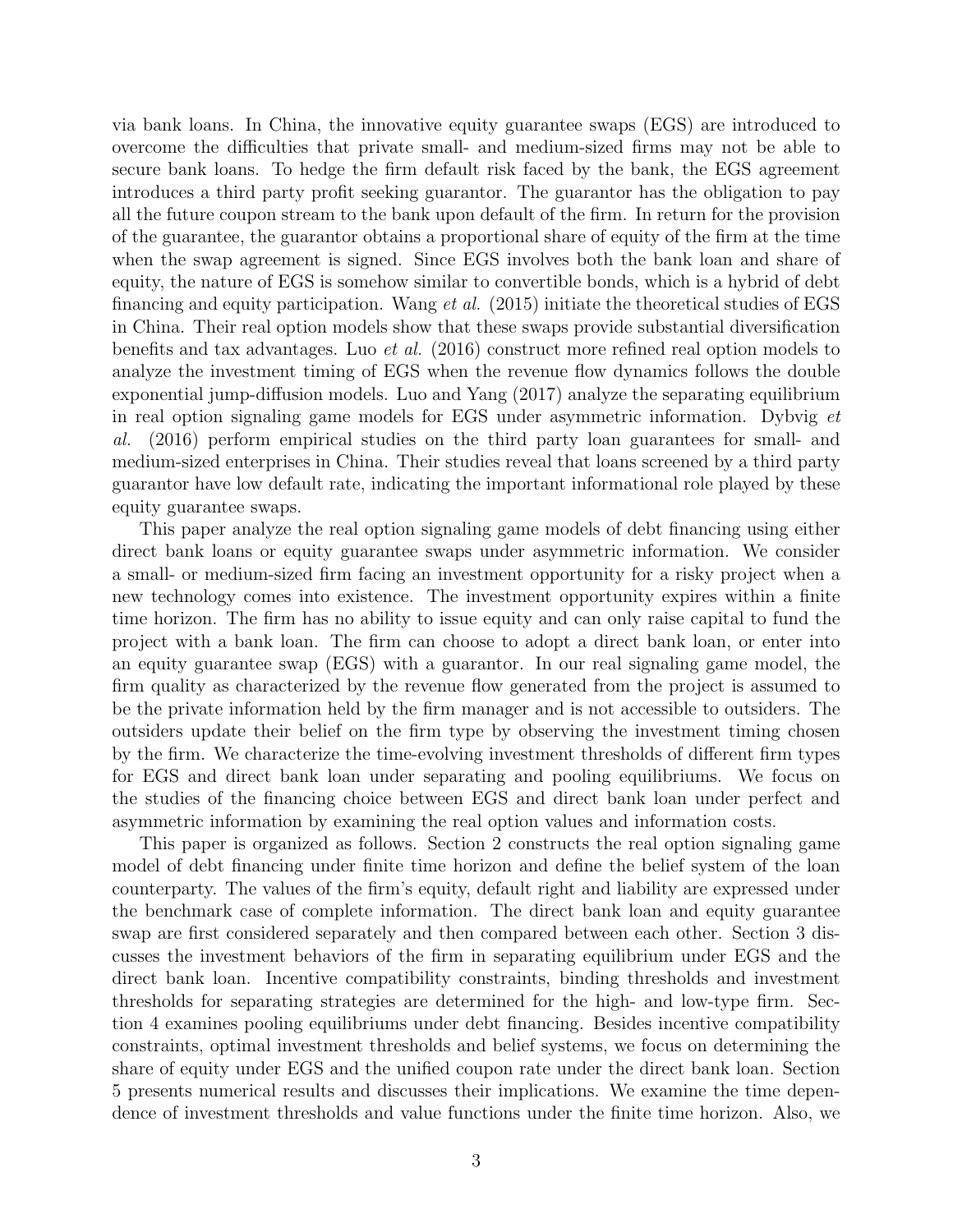consider the financing choice between EGS and direct bank loans by observing the corresponding information costs and real option values. Section 6 highlights the main results and concludes the paper.

## 2 Model formulation of debt financing

We assume that all agents in the financial markets are risk neutral and discount cash flows at the constant riskless interest rate  $r$ . The investment opportunity is assumed to have a finite life with a fixed time horizon  $T$ , while the revenue flow generated by the project have a perpetual life. Once the project is launched, it produces a continuous revenue shock variable that depends on the firm type  $k$ . In this paper, we consider two types of the firm quality: high-type  $(k = h)$  and low-type  $(k = l)$  firm. At time t, the net revenue shock variable is denoted by  $\lambda X_t - f$ , where  $\lambda > 0$  is a multiplier which takes value of  $\lambda_h$  or  $\lambda_l$  $(\lambda_h > \lambda_l > 0)$ ,  $f > 0$  is the constant operating expenses of the investment project and  $X_t$ is the stochastic shock variable representing the revenue shock variable generated from the project. We assume that  $X_t$  is observable and evolves according to the following Geometric Brownian motion:

$$
dX_t = \mu X_t dt + \sigma X_t dZ_t, \quad X_0 > 0,
$$

where  $Z_t$  is the standard Brownian motion,  $\mu < r$  is the constant drift rate and  $\sigma > 0$  is the constant volatility.

To fund the investment on the project, the firm has to pay a constant upfront direct cost I. The investment is irreversible and the investor has the option to wait. The firm manager may choose to raise the capital amount  $I$  for funding the project by direct bank loan or entering into a three-party equity guarantee swap (EGS). The swap involves a bank that grants the loan and a third party guarantor.

Conditioned on no default, the present value of the perpetual revenue flow generated by the investment project at time  $t$  is given by

$$
\mathbb{E}_t \left[ \int_t^\infty e^{-r(u-t)} \lambda X_u \, \mathrm{d}u \, \middle| X_t = X \right] = \frac{\lambda X}{r - \mu},\tag{2.1}
$$

where  $\mathbb{E}_t$  denotes the expectation based on the information at time t and  $\lambda$  may assume the value  $\lambda_h$  or  $\lambda_l$ . We write

$$
\Pi(X) = \frac{X}{r - \mu}
$$

for notational convenience. Let  $F$  denote the present value of the future perpetual stream of operating expenses of the investment project, where

$$
F = \int_{t}^{\infty} e^{-r(u-t)} f du = \frac{f}{r}.
$$
\n(2.2)

Upon default, the equity value of the firm becomes zero and the ownership of the firm is transferred to the bank under the direct bank loan or the equity guarantee swap guarantor under EGS. In either case, a fraction  $\alpha \in (0,1)$  of the firm equity value will be lost due to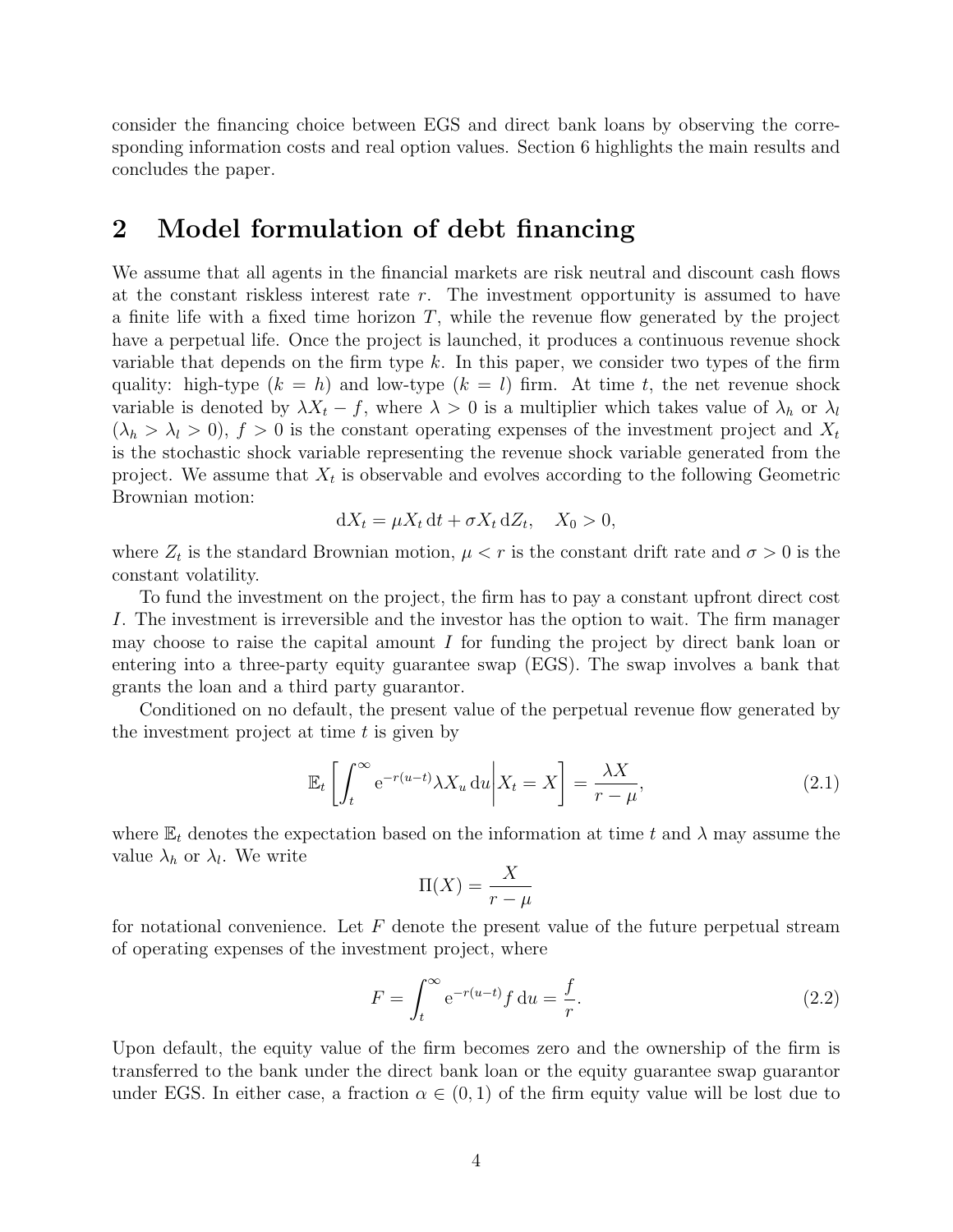bankruptcy cost. Thus, the revenue flow received by the bank or guarantor after taking over the firm becomes  $(1 - \alpha)\lambda X_t - f$ .

The asymmetric information in our real signaling game model is the firm quality, as characterized by the revenue shock variable multiplier  $\lambda$ . The firm quality, either as hightype or low-type, is the private information held only by the manager of the firm. The loan counterparty is either the bank (under direct bank loan) or guarantor (under EGS). Let  $\Lambda$  be the discrete Bernoulli random variable that characterizes the multiplier  $\lambda$ . The loan counterparty only forms a belief system of the firm type, denoted by the probabilistic representation:  $\mathbb{P}[\Lambda = \lambda_h] = p$  and  $\mathbb{P}[\Lambda = \lambda_l] = 1 - p$ , where  $\lambda_h > \lambda_l > 0$ ; p is deterministic and  $p \in (0, 1)$ . To signify the firm type, the signal sent by the firm is the threshold of  $X_t$ launching the investment. After receiving the signal, the loan counterparty's belief on  $\Lambda$  can be categorized into three types:

- (i)  $\Lambda = \lambda_l$ , the true "low" type of the firm is revealed to the counterparty;
- (ii)  $\Lambda = \lambda_h$ , the true "high" type of the firm is revealed to the counterparty;
- (iii)  $\Lambda = \lambda_p = p\lambda_h + (1-p)\lambda_l$ , a probabilistic belief on  $\Lambda$  since the signal fails to reveal the type of the firm to the counterparty.

To fix the notation in our later discussion, we adopt the following conventions to define various types of variables in our model:

- The subscript  $\theta$  denotes the financing choice of the entrepreneur:  $\theta = g$  for the equityguarantee swap agreement and  $\theta = b$  for the direct bank loan.
- The subscript k denotes the firm type:  $k = h$  for the high-type firm and  $k = l$  for the low-type firm. Under pooling, we only have probabilistic belief on the firm type.
- The superscript  $\gamma$  denotes the type of equilibrium:  $\gamma = c$  for complete information,  $\gamma = m$  for mimicking,  $\gamma = s$  for separating and  $\gamma = p$  for pooling.
- The superscript "∗" denotes the optimal stopping threshold, the "overline" denotes the binding threshold, the "underline" denotes the default threshold and the "hat" denotes the threshold corresponding to zero net payoff.

For example,  $I_{g,l}^m(X)$  represents the intrinsic value I at  $X_t = X$  of the low-type firm (l) under mimicking strategy  $(m)$  when the financing choice is EGS  $(g)$ . The firm has to pay the perpetual coupon stream  $c_{\theta}$  to the bank under the financing choice  $\theta$ . Similar to (2.2), the present value of the perpetual continuous coupon stream is found to be  $\frac{c_{\theta}}{r}$ , where  $\theta = g$ or b.

### 2.1 Complete information: direct bank loan versus equity guarantee swap

Under the assumption of complete information, the revenue shock variable multiplier  $\lambda$  is known to all parties. We follow the debt financing model of Morellec and Schürhoff  $(2011)$ ,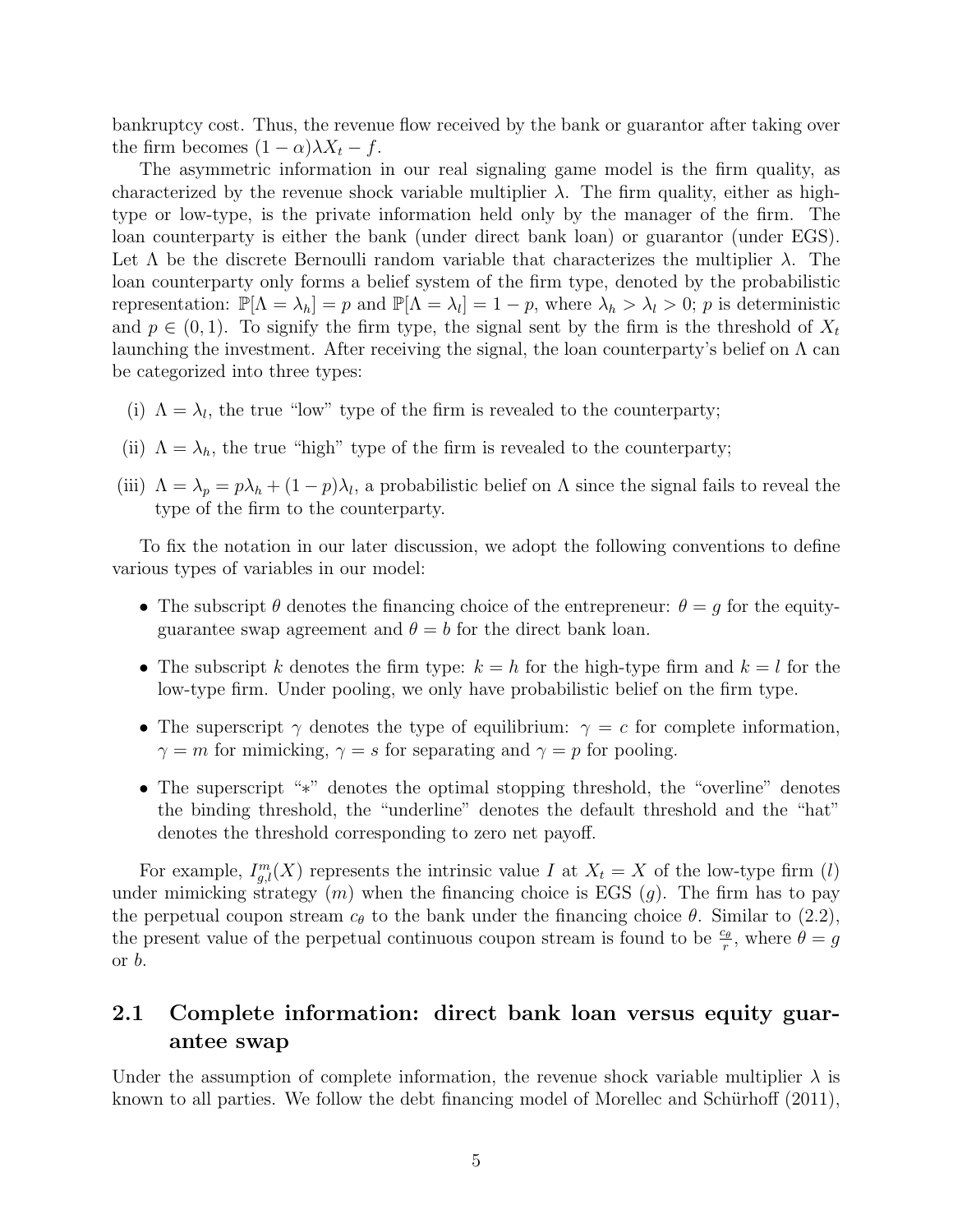which assumes the debt holder to have the right to default. First, we derive the value functions of the default right, liability and equity held by various parties when the firm finances the investment via either the direct bank loan or equity guarantee swap under complete information. We provide financial interpretation of various terms in these value functions. We then derive the real option value function before investment under the assumption of investment opportunity of a finite term horizon.

#### 2.1.1 Direct bank loan

Let  $D_b(X; \lambda, c_b)$  denote the firm's real option value of the default right of the bank loan at  $X_t = X$  and  $\Lambda = \lambda$ , and  $c_b$  is the coupon payment rate paid by the firm to the bank under the issuance of the perpetual bank loan. Let  $\underline{X}_b(\lambda, c_b)$  be the optimal default threshold. The optimal default threshold under the perpetual direct bank loan is given by (Morellec and Schürhoff, 2011)

$$
\underline{X}_b(\lambda, c_b) = \frac{\xi}{\xi - 1} \frac{r - \mu}{\lambda} \left( F + \frac{c_b}{r} \right),\tag{2.3}
$$

where

$$
\xi = \frac{1}{2} - \frac{\mu}{\sigma^2} - \sqrt{\left(\frac{1}{2} - \frac{\mu}{\sigma^2}\right)^2 + \frac{2r}{\sigma^2}} < 0.
$$

The default right can be quantified as the option held by the firm to terminate the liabilities of paying the perpetual coupon stream and operating cost, while forfeit the benefit of receiving the revenue flow. Let  $D_b(X; \lambda, c_b)$  denote the option value of the default right, which is the expected value of such net gain. The value function of the default right is found to be (Dixit and Pindyck, 1994)

$$
D_b(X; \lambda, c_b) = \left[ F + \frac{c_b}{r} - \lambda \Pi(\underline{X}_b(\lambda, c_b)) \right] \left[ \frac{X}{\underline{X}_b(\lambda, c_b)} \right]^{\xi}, \tag{2.4}
$$

where  $\frac{X}{X}$  $\underline{X}_b(\lambda,c_b)$  $\int_{0}^{\xi}$  is interpreted as the probability of hitting the default threshold  $\underline{X}_b(\lambda, c_b)$ when the revenue shock variable assumes the level  $X$ . Upon default, the bank takes over the ownership of the firm while the receipt of the coupon stream is discontinued. Let  $\alpha$  be the fractional loss on the revenue shock variable due to the bankruptcy cost, where  $\alpha \in (0,1)$ . The liabilities value borne by the bank arising from the firm's default right is given by

$$
L_b(X; \lambda, c_b) = \left[ F + \frac{c_b}{r} - (1 - \alpha) \lambda \Pi(\underline{X}_b(\lambda, c_b)) \right] \left[ \frac{X}{\underline{X}_b(\lambda, c_b)} \right]^{\xi}.
$$
 (2.5)

Note that  $L_b(X; \lambda, c_b) > D_b(X; \lambda, c_b)$  due to the fractional loss  $\alpha$  arising from the bankruptcy cost. As expected,  $L_b(X; \lambda, c_b)$  equals  $D_b(X; \lambda, c_b)$  when  $\alpha = 0$ .

The equity value  $E_b(X; \lambda, c_b)$  of the project after investment under the direct bank loan is the sum of the expected value of the revenue and the value of the default right minus the sum of values of the coupon stream and the operating cost. This gives

$$
E_b(X; \lambda, c_b) = \lambda \Pi(X) - F - \frac{c_b}{r} + D_b(X; \lambda, c_b).
$$
 (2.6)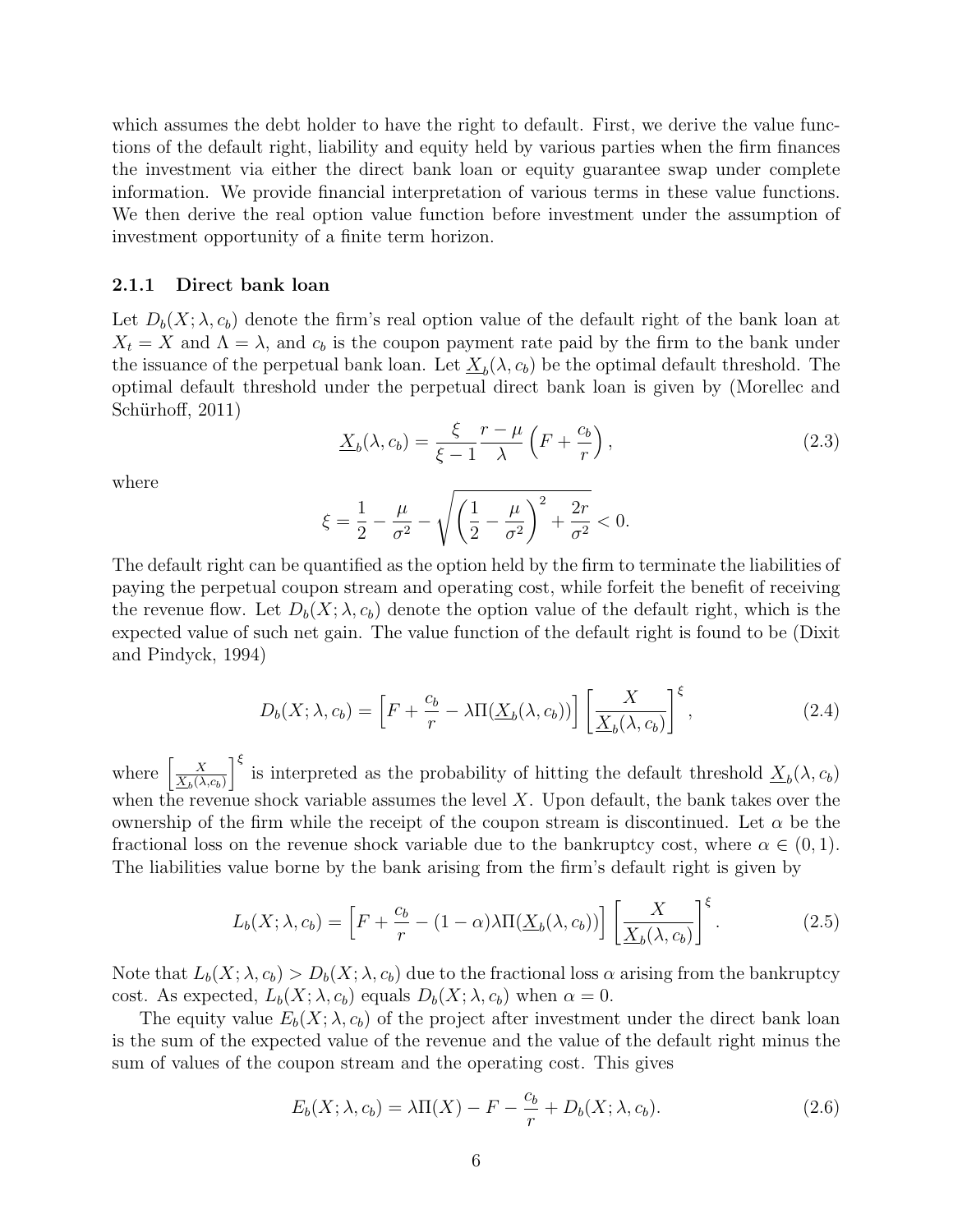Since we assume that the firm has only one activity: operating on the project and holding the full ownership of the project, the firm's intrinsic value under direct bank loan is the same as the equity value. However, this is different from the scenario under the EGS arrangement, where the firm holds partial ownership of the project [see  $(2.17)$  later].

The firm raises the fund amount  $I$  to finance the investment. The bank charges the coupon rate  $c_b$  for the loan amount I according to the budget constraint:

$$
\frac{c_b}{r} - L_b(X; \lambda, c_b) = I. \tag{2.7}
$$

This gives an implicit equation for finding  $c<sub>b</sub>$ , which has implicit dependence on X and  $\lambda$ . Putting all these relations together, we can simplify the firm's equity value as follows:

$$
E_b(X; \lambda, c_b) = \lambda \Pi(X) - F - I - L_b(X; \lambda, c_b) + D_b(X; \lambda, c_b)
$$
  
=  $\lambda \Pi(X) - F - I - \alpha \lambda \Pi(\underline{X}_b(\lambda, c_b)) \left[ \frac{X}{\underline{X}_b(\lambda, c_b)} \right]^{\xi}$ . (2.8)

Under our finite time horizon model, the investment opportunity faces with the mandated maturity date T. For direct bank loan financing with complete information, the real option value of the firm before investment  $V_b^c(X, t; \lambda)$  is given by

$$
V_b^c(X, t; \lambda) = \sup_{u \in [t, T]} \mathbb{E}_t \left[ e^{-r(u-t)} E_b(X_u; \lambda, c_b) \middle| X_t = X \right], \quad 0 < X < X_b^*(t; \lambda), \tag{2.9}
$$

where  $X_b^*(t; \lambda)$  is the first-best threshold for optimal entry into the bank loan at time t. The solution of  $V_b^c(X,t;\lambda)$  involves a nonstandard optimal stopping problem since the exercise payoff is  $E_b(X; \lambda, c_b)$ , which is highly nonlinear in X.

#### 2.1.2 Equity guarantee swap

The two active parties under the equity guarantee swap (EGS) agreement are the firm and the guarantor, while the bank plays a passive role since the bank bears no liability associated with the default right of the firm. Assuming no default risk of the guarantor, the loan is considered to be risk free for the bank. Therefore, the coupon rate charged by the bank on the bank loan under EGS is given by

$$
c_g = rI,\tag{2.10}
$$

which has the nice feature that it is independent of X and  $\lambda$ . The corresponding value functions of the firm's default right and guarantor's liability now take simpler analytic forms, namely,

$$
D_g(X; \lambda) = \left[ F + I - \lambda \Pi(\underline{X}_g(\lambda)) \right] \left[ \underline{X}_g(\lambda) \right]^{\xi}, \tag{2.11}
$$

and

$$
L_g(X; \lambda) = \left[ F + I - (1 - \alpha) \lambda \Pi(\underline{X}_g(\lambda)) \right] \left[ \underline{X}_g(\lambda) \right]^\xi, \tag{2.12}
$$

where the optimal default threshold under perpetuality of the project is given by

$$
\underline{X}_g(\lambda) = \frac{\xi}{\xi - 1} \frac{r - \mu}{\lambda} (F + I). \tag{2.13}
$$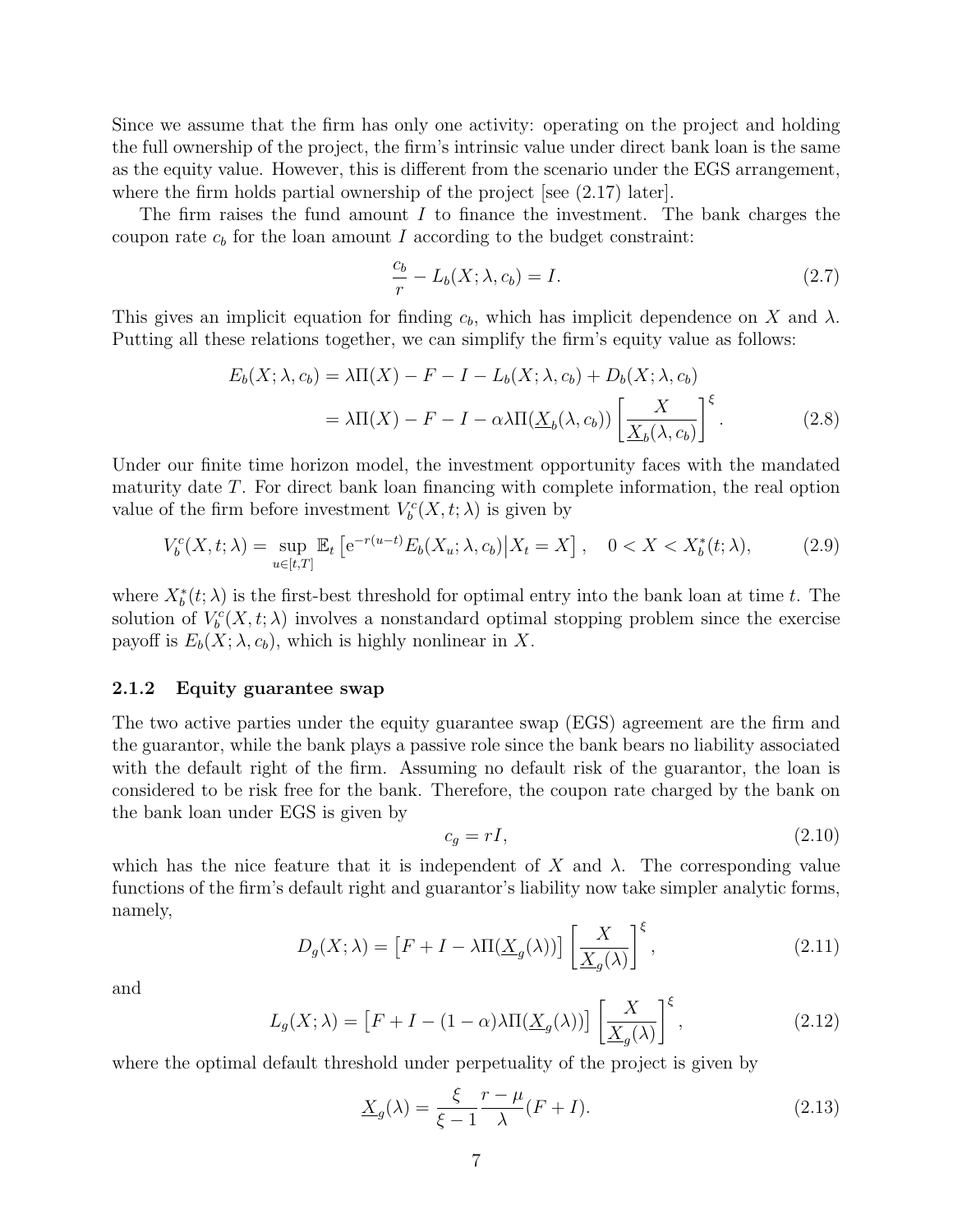The firm's equity value under EGS does not include liability  $L_g(X; \lambda)$  since the liability arising from the default of the bank loan is borne by the guarantor. As a result, the corresponding firm's equity value under EGS is given by

$$
E_g(X; \lambda) = \lambda \Pi(X) - F - I + D_g(X; \lambda).
$$
\n(2.14)

In return, the guarantor is entitled to receive the proportional share  $\phi(X; \lambda)$  of the firm's equity value  $E_g(X; \lambda)$ . To achieve a fair deal, the liability is compensated by holding share of equity. The fair value of the proportional share  $\phi(X;\lambda)$  is then given by

$$
\phi(X;\lambda) = \frac{L_g(X;\lambda)}{E_g(X;\lambda)}
$$
  
= 
$$
\frac{\left[F + I - (1-\alpha)\lambda\Pi(\underline{X}_g(\lambda))\right] \left[\frac{X}{\underline{X}_g(\lambda)}\right]^\xi}{\lambda\Pi(X) - F - I + \left[F + I - \lambda\Pi(\underline{X}_g(\lambda))\right] \left[\frac{X}{\underline{X}_g(\lambda)}\right]^\xi}
$$
  
= 
$$
\frac{\eta + \eta_\alpha}{[\lambda\Pi(X)]^{-\xi}(F+I)^{\xi-1}[\lambda\Pi(X) - F - I] + \eta},
$$
(2.15)

where

$$
\eta = \frac{1}{1-\xi} \left(\frac{\xi}{\xi-1}\right)^{-\xi} > 0, \quad \text{and} \quad \eta_{\alpha} = \alpha \left(\frac{\xi}{\xi-1}\right)^{1-\xi} > 0. \tag{2.16}
$$

Suppose that the firm enters into the bank loan and EGS simultaneously to fund the project, the firm's intrinsic value  $I_g^c(X; \lambda)$  under EGS is given by

$$
I_g^c(X; \lambda) = [1 - \phi(X; \lambda)] E_g(X; \lambda) = \lambda \Pi(X) - F - I + D_g(X; \lambda) - L_g(X; \lambda)
$$
  
=  $\lambda \Pi(X) - F - I - \alpha \lambda \Pi(\underline{X}_g(\lambda)) \left[ \underline{\underline{X}}_g(\lambda) \right]^{\xi}$ . (2.17)

It is seen that  $I_g^c(X; \lambda)$  is an increasing function of X. Let  $\hat{X}_g(\lambda)$  denote the revenue shock variable level such that  $I_g^c(\hat{X}_g(\lambda); \lambda) = 0$ . To observe non-negativity of  $I_g^c(X; \lambda)$ , we set  $I_g^c(X; \lambda) = 0$  when  $X \leq \hat{X}_g(\lambda)$ . Indeed, non-negativity of  $I_g^c(X; \lambda)$  is equivalent to  $E_q(X; \lambda) \ge L_q(X; \lambda)$ . This is consistent with the observation of the property  $\phi(X; \lambda) \in [0, 1]$ .

Similarly, we assume that the investment opportunity lasts until the maturity date T. For the EGS agreement under complete information, the real option value of the firm before investment  $V_g^c(X,t;\lambda)$  is given by

$$
V_g^c(X, t; \lambda) = \sup_{u \in [t, T]} \mathbb{E}_t \left[ e^{-r(u-t)} I_g^c(X_u; \lambda) \middle| X_t = X \right], \quad 0 < X < X_g^*(t; \lambda), \tag{2.18}
$$

where  $X_g^*(t; \lambda)$  is the first-best threshold for optimal investment entry under the EGS agreement at time t. The optimal stopping problem associated with  $V_g^c(X,t;\lambda)$  can be solved at relative ease since  $I_g^c(X; \lambda)$  only involves power functions of X.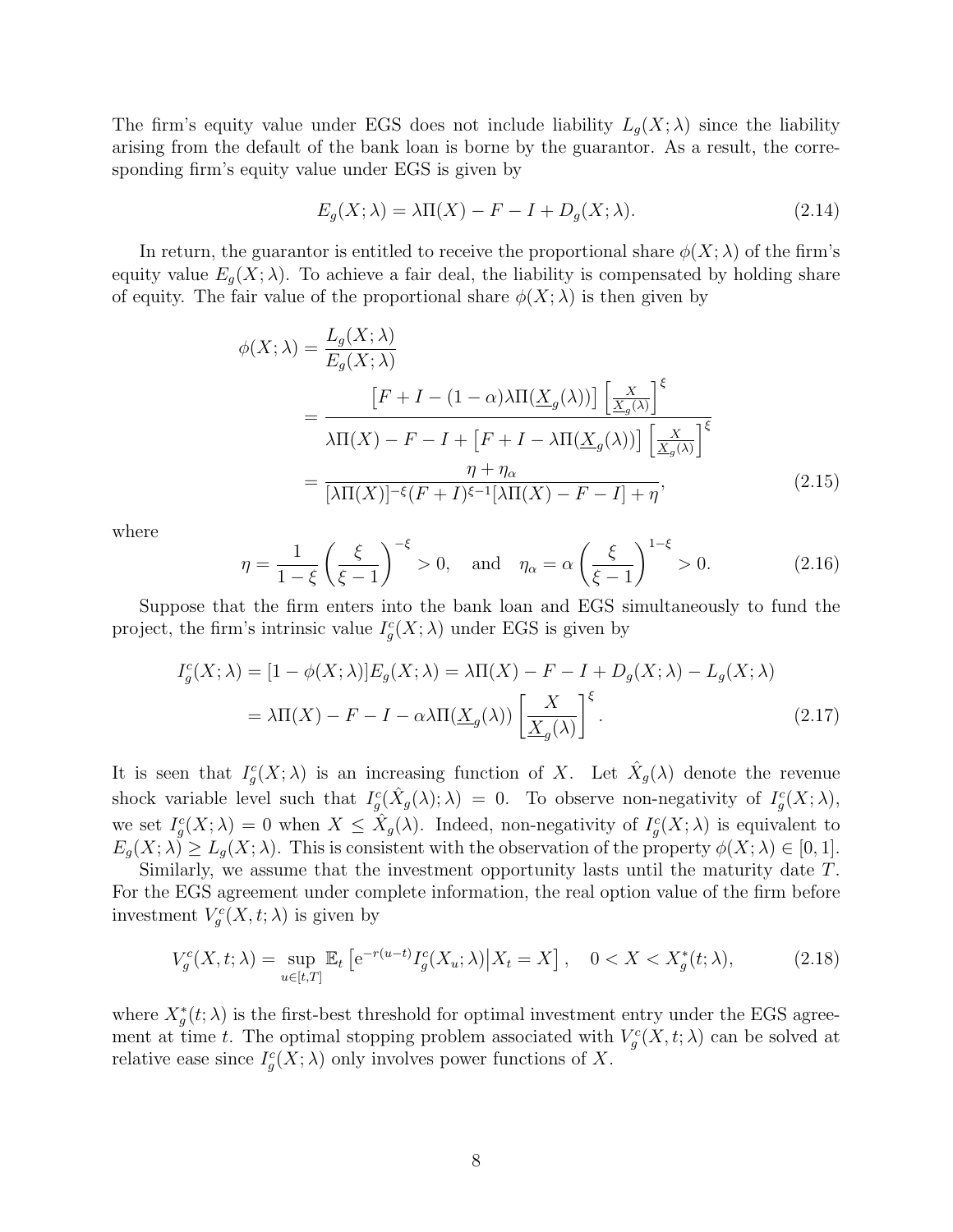#### 2.1.3 Comparison of value functions and optimal thresholds

Once the value functions and optimal thresholds associated with the financing choices of either the direct bank loan or equity guarantee swap under complete information have been determined, we can compare the relative magnitudes of these quantities between the two financing choices of direct bank loan and EGS. First, it is obvious that  $c_b > c_g$  since

$$
\frac{c_b}{r} - \frac{c_g}{r} = L_b(X; \lambda, c_b) > 0.
$$
 (2.19)

Without the guarantee offered by the EGS agreement, the bank charges a higher coupon rate to compensate for the liability associated with the default right of the firm. Consequently, the optimal default threshold  $\underline{X}_b(\lambda, c_b)$  under the direct bank loan should be higher than  $\underline{X}_g(\lambda)$  under EGS since

$$
\underline{X}_b(\lambda, c_b) = \frac{\xi}{\xi - 1} \frac{r - \mu}{\lambda} \left( F + \frac{c_b}{r} \right) > \frac{\xi}{\xi - 1} \frac{r - \mu}{\lambda} \left( F + \frac{c_g}{r} \right) = \underline{X}_g(\lambda). \tag{2.20}
$$

Furthermore, since the coupon rate is higher under the direct bank loan, the values of the default right and liability would be higher when compared with those under EGS as verified mathematically below:

$$
D_b(X; \lambda, c_b) = \left[ F + \frac{c_b}{r} - \lambda \Pi(\underline{X}_b(\lambda, c_b)) \right] \left[ \frac{X}{\underline{X}_b(\lambda, c_b)} \right]^{\xi}
$$

$$
= \eta \lambda^{\xi} \Pi(X)^{\xi} \left( F + \frac{c_b}{r} \right)^{1 - \xi} > D_g(X; \lambda), \tag{2.21}
$$

and

$$
L_b(X; \lambda, c_b) = (\eta + \eta_\alpha) \lambda^\xi \Pi(X)^\xi \left( F + \frac{c_b}{r} \right)^{1-\xi} > L_g(X; \lambda).
$$
 (2.22)

In a similar manner, since  $\underline{X}_b(\lambda, c_b) > \underline{X}_g(\lambda)$ , we can establish that the intrinsic (equity) value under the direct bank loan is lower than the intrinsic value under EGS, where

$$
E_b(X; \lambda, c_b) = \lambda \Pi(X) - F - I - \alpha \lambda \Pi(\underline{X}_b(\lambda, c_b)) \left[ \frac{X}{\underline{X}_b(\lambda, c_b)} \right]^{\xi}
$$
  

$$
< \lambda \Pi(X) - F - I - \alpha \lambda \Pi(\underline{X}_g(\lambda)) \left[ \frac{X}{\underline{X}_g(\lambda)} \right]^{\xi} = I_g^c(X; \lambda).
$$
 (2.23)

Since  $I_g^c(X; \lambda) > E_b(X; \lambda, c_b)$ , it would be more desirable for the firm to enter into the EGS agreement to achieve higher intrinsic value. Lastly, since  $E_b(X; \lambda, c_b) < I_g^c(X; \lambda)$ , the corresponding thresholds of optimal entry into investment under the above two loan arrangements observe

$$
X_b^*(t; \lambda) > X_g^*(t; \lambda). \tag{2.24}
$$

The calculations above show that the manager of the small- or medium-size firm strictly prefers to find a guarantor to enter into the EGS agreement over the choice of direct bank loan under complete information. The intrinsic value of the firm under either EGS or direct bank loan [shown in  $(2.8)$  and  $(2.17)$ , respectively] can be expressed as:

$$
\lambda \Pi(X) - F - I + D_{\theta}(X; \lambda) - L_{\theta}(X; \lambda), \quad \theta = g, b.
$$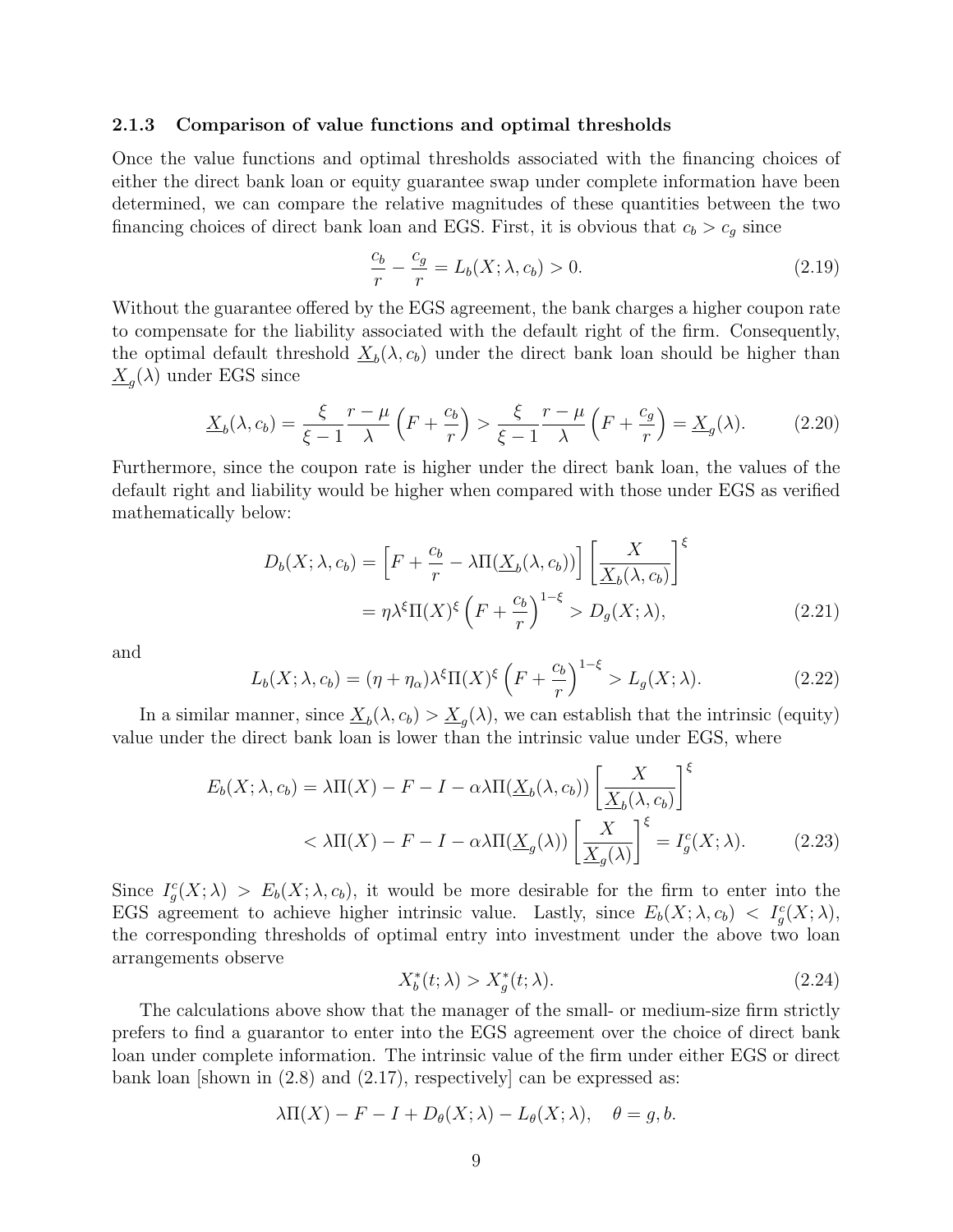In both loan arrangements, the firm's direct payoff from the project is the same. The payoff is given by  $\lambda \Pi(X) - F - I$ , which is the revenue flow of the project minus the sum of present value of future operating expenses and the direct cost. Also the firm holds a default right with value  $D_{\theta}(X; \lambda) > 0$  after launching of the project. Upon default, the firm would also be penalized by the liability. We observe

$$
D_{\theta}(X;\lambda) - L_{\theta}(X;\lambda) = -\alpha \lambda \Pi(\underline{X}_{\theta}) \left(\frac{X}{\underline{X}_{\theta}}\right)^{\xi} < 0,\tag{2.25}
$$

which arises due to the bankruptcy cost upon default with bankruptcy cost parameter  $\alpha$ . With  $\alpha > 0$ , the firm's intrinsic value is less than the direct payoffs from the project.

In summary, the strategy of entering into the EGS agreement dominates that of the direct bank loan since the firm pays lower coupon rate to the bank. This results in lower default threshold and thus lower expected bankruptcy cost when compared with the direct bank loan.

## 3 Real signaling games under separating equilibrium

This paper focuses on the analysis of the real signaling games on the financing decision of the firm with an investment opportunity of a risky project under asymmetric information. When the firm type is regarded as the private information and not accessible to the outsiders, the low-type firm may have an incentive to mimic the investment timing and financing choice of the high-type firm in order to reduce the share of equity under the EGS agreement or the coupon rate under the direct bank loan. On the other hand, the high-type firm has an incentive to speed up its investment or to adopt a different financing choice in order to separate from being visualized as low-type.

Assuming a finite time horizon of the investment opportunity, we examine the incentive compatibility constraints (ICCs) of both firm types and the properties of the corresponding investment thresholds under the EGS agreement. We then characterize the separating equilibrium under the EGS agreement. The high-type firm may choose to signal its true type through investment timing and separate from the low-type by investing earlier. Besides EGS, we consider the traditional direct bank loan as an alternative to EGS under inforamtion asymmetry and examine the separating equilibrium when the firm signals through financing choice. In this paper, we generalize analysis under perpetuality (Morellec and Schürhoff, 2011) to finite time horizon. Under both financing choices, we discuss the nature of separating equilibrium when the investment opportunity comes close to expiry.

### 3.1 Separating equilibrium through investment timing

We first consider the case where the firm finances the project through the EGS agreement. Since both firm types choose the financing choice of entering into EGS, the outsiders perceive the firm type through its investment threshold. Under complete information, the low-type firm would enter into the EGS agreement and invest optimally at threshold  $X_g^*(t; \lambda_l)$  at time t. On the other hand, under asymmetric information, the low-type firm has the incentive to mimic the investment behavior of the high-type firm by speeding up its investment in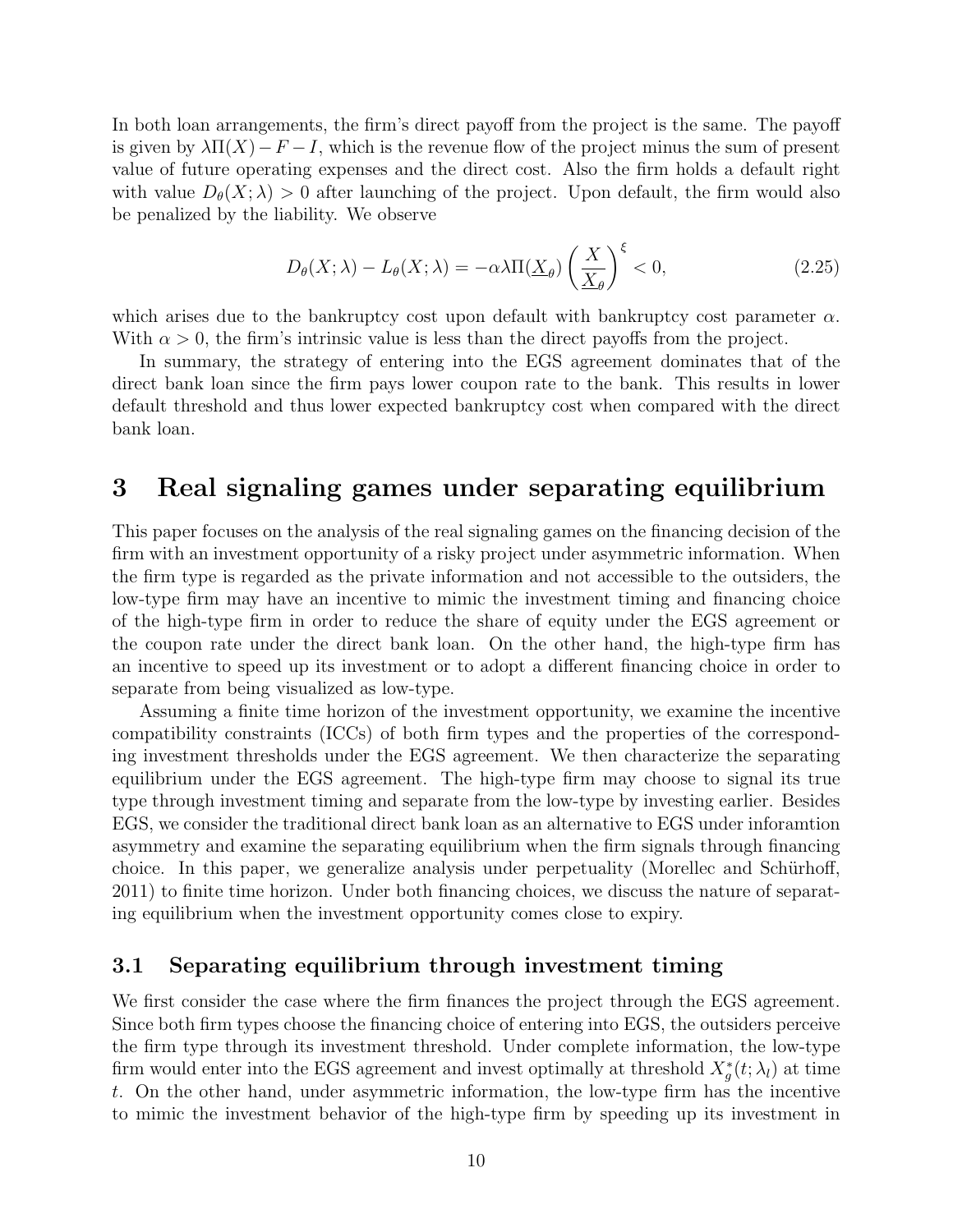order to reduce the share of equity, which takes the value  $\phi(X; \lambda_h)$  under the belief system  $\mathbb{P}[\Lambda = \lambda_h] = 1$ . The intrinsic value of the low-type firm under the mimicking strategy is given by

$$
I_{g,l}^m(X) = [1 - \phi(X; \lambda_h)]E_g(X; \lambda_l) = \frac{E_g(X; \lambda_l)}{E_g(X; \lambda_h)}[E_g(X; \lambda_h) - L_g(X; \lambda_h)].
$$
 (3.1)

The domain of definition of  $I_{g,l}^m(X)$  is specified based on the following financial phenomena. Since  $\phi(X; \lambda_h) \in [0, 1]$ , non-negativity of  $I_{g,l}^m(X)$  would be ensured. Therefore, the revenue shock variable level X should be above  $\hat{X}_g(\lambda_h)$ , which is the root obtained by solving (2.17) under  $\lambda = \lambda_h$ . On the other hand, the equity value of the low-type firm  $E_q(X; \lambda_l)$  should be positive, which implies that X should be above the default threshold  $\underline{X}_{g}(\lambda_l)$ . Combining these results, we obtain the lower bound of the domain of definition:  $\hat{\hat{X}}_{g,l} = \max(\hat{X}_g(\lambda_h), \underline{X}_g(\lambda_l)).$  Besides, since the low-type firm speeds up its investment under the mimicking strategy, the revenue shock variable level  $X$  would stay below the first-best investment threshold  $X^*_{g}(t; \lambda_l)$  at time t when  $I^m_{g,l}(X)$  is well defined. The upper bound of the domain of definition is given by  $X_g^*(t; \lambda_l)$ . Therefore,  $I_{g,l}^m(X)$  is defined within the interval  $[\hat{\hat{X}}_{g,l}, X_g^*(t; \lambda_l)].$ 

#### 3.1.1 Incentive compatibility constraint for the low-type firm

At time t, the low-type firm chooses between mimicking the high-type firm and investing at its first-best threshold  $X_g^*(t; \lambda_l)$  under complete information. The low-type firm prefers to mimic the high-type firm only when its corresponding intrinsic value  $I_{g,l}^m(X)$  at the revenue shock variable X is larger than  $V_g^c(X, t; \lambda_l)$ , which is the real option value under complete information given by (2.18). The incentive compatibility constraint (ICC) for the low-type firm at revenue shock variable level  $X$  and time  $t$  is characterized by positivity of the difference of these two value functions, where

$$
G_{g,l}(X,t) = I_{g,l}^{m}(X) - V_g^{c}(X,t;\lambda_l), \quad \hat{X}_{g,l} \le X \le X_g^{*}(t;\lambda_l). \tag{3.2}
$$

Let  $X_{g,l}(t)$  denote the binding threshold of (3.2), where  $G_{g,l}(X_{g,l}(t), t) = 0$ . Only when  $X > X_{g,l}(t)$  at time t, positivity of  $G_{g,l}(X,t)$  is observed. The incentive for the low-type firm to mimic the high-type becomes compatible since the ICC [see  $(3.2)$ ] of the low-type firm is satisfied. In other words, the high-type firm can separate from the low-type only when the revenue shock variable level X is lower than  $\overline{X}_{g,l}(t)$ . Lemma 1 establishes the existence of  $X_{q,l}(t)$  so that the high-type firm can separate from the low-type firm and optimally chooses to speed up investment under separating equilibrium.

**Lemma 1.** There exists a binding threshold  $\overline{X}_{g,l}(t)$  of (3.2) at time t within the interval  $[\hat{\hat{X}}_{g,l}, X_g^*(t; \lambda_l)]$  such that the ICC of the low-type firm is violated. Mathematically, we have

$$
I_{g,l}^m(X) \le V_g^c(X, t; \lambda_l)
$$

when  $X \n\t\leq \n\t\overline{X}_{g,l}(t)$ . As a result, the high-type firm can separate from the low-type when the revenue shock variable X is below  $\overline{X}_{q,l}(t)$ .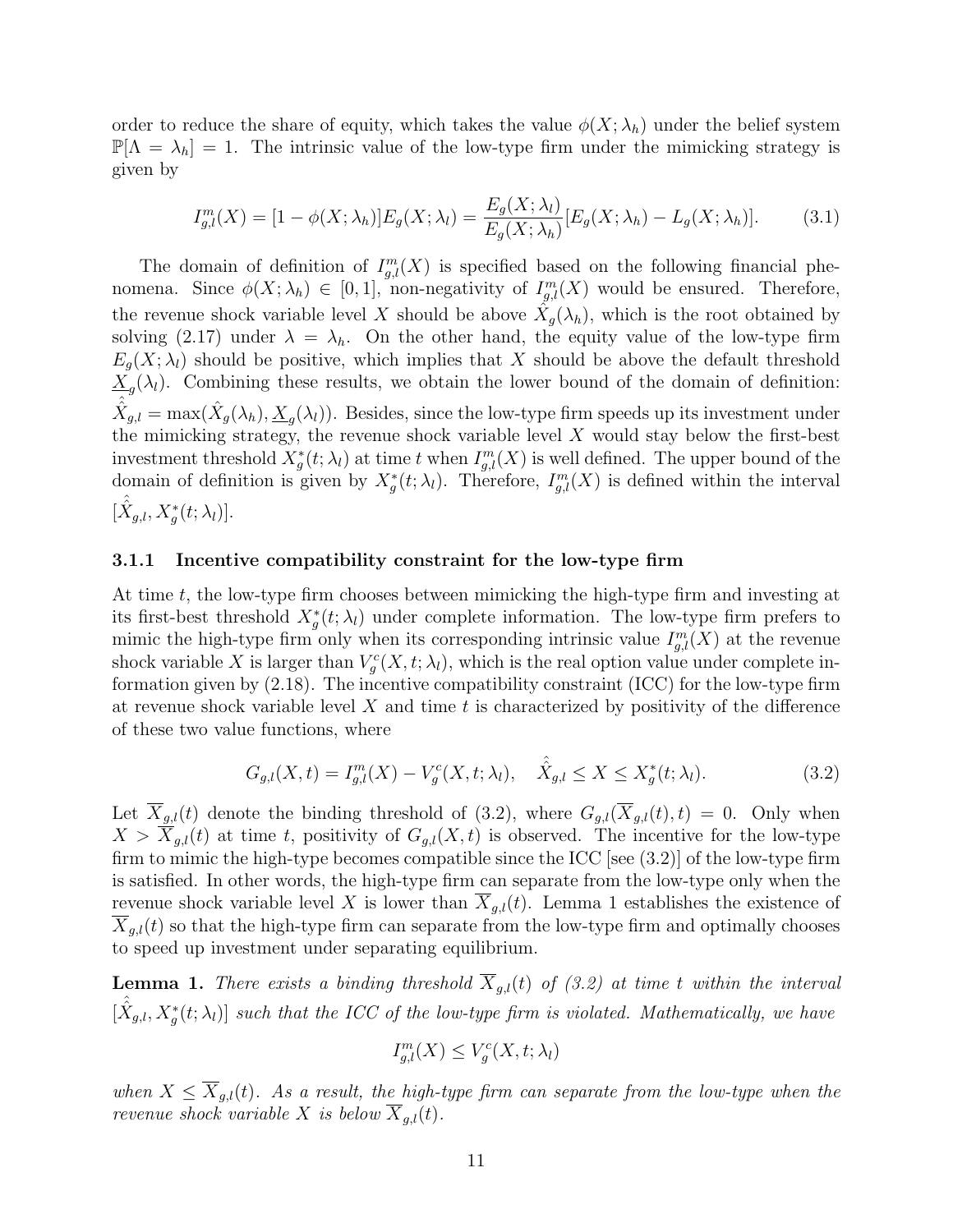The proof of Lemma 1 is shown in Appendix A. The relations between the binding and first-best thresholds, and satisfaction of the ICC for the low-type firm are depicted in Figure 1. Due to time dependence of the real option value functions and investment thresholds, there is no closed form solution of  $V_g^c(X,t;\lambda_l)$  and the binding threshold  $\overline{X}_{g,l}(t)$ . We resort to numerical methods to compute these two time dependent value functions.



Figure 1: Relations between the binding and first-best thresholds, and satisfaction of the ICC of the low-type firm.

#### 3.1.2 Incentive compatibility constraint for the high-type firm

The manager of the high-type firm may choose to separate from being perceived as low-type by speeding up investment. On the other hand, if the high-type firm fails to separate from the low-type, the belief system of the guarantor in the worst case should be  $\mathbb{P}[\Lambda = \lambda_h] = 0$ . Under failure of separation, the high-type firm has to accept  $\phi(X; \lambda)$  so that the intrinsic value upon investment is given by

$$
I_{g,h}^m(X) = [1 - \phi(X; \lambda_l)] E_g(X; \lambda_h) = \frac{E_g(X; \lambda_h)}{E_g(X; \lambda_l)} [E_g(X; \lambda_l) - L_g(X; \lambda_l)].
$$
\n(3.3)

In other words, the high-type firm mimics the low-type firm in investment strategy under failure of separation. Given the intrinsic value  $I_{g,h}^m(X)$ , the corresponding real option value function before investment for the high-type firm under mimicking is given by

$$
V_{g,h}^{m}(X,t) = \sup_{u \in [t,T]} \mathbb{E}_t \left[ e^{-r(u-t)} I_{g,h}^{m}(X_u) \middle| X_t = X \right], \quad 0 \le X \le X_{g,h}^{m*}(t), \tag{3.4}
$$

where  $X_{g,h}^{m*}(t)$  is the optimal investment threshold of the high-type firm under mimicking strategy at time t. The optimal threshold  $X_{g,h}^{m*}(t)$  is determined as part of the solution by the above optimal stopping problem. This is similar to finding the optimal exercise threshold in an American option model.

To analyze the incentive compatibility constraint (ICC) for the high-type firm, the necessary condition (ICC) under which the high-type firm prefers separating rather than mimicking is given by

$$
G_{g,h}(X,t) = I_g^c(X; \lambda_h) - V_{g,h}^m(X,t) \ge 0, \quad \hat{X}_g(\lambda_h) \le X \le X_{g,h}^{m*}(t). \tag{3.5}
$$

Let  $\overline{X}_{g,h}(t)$  denote the time-t binding threshold of (3.5) at which  $G_{g,h}(\overline{X}_{g,h}(t), t) = 0$ . Violation of the ICC implies that the high-type firm would not choose to separate from the low-type by speeding up investment when the revenue shock variable level X falls below  $X_{q,h}(t)$ .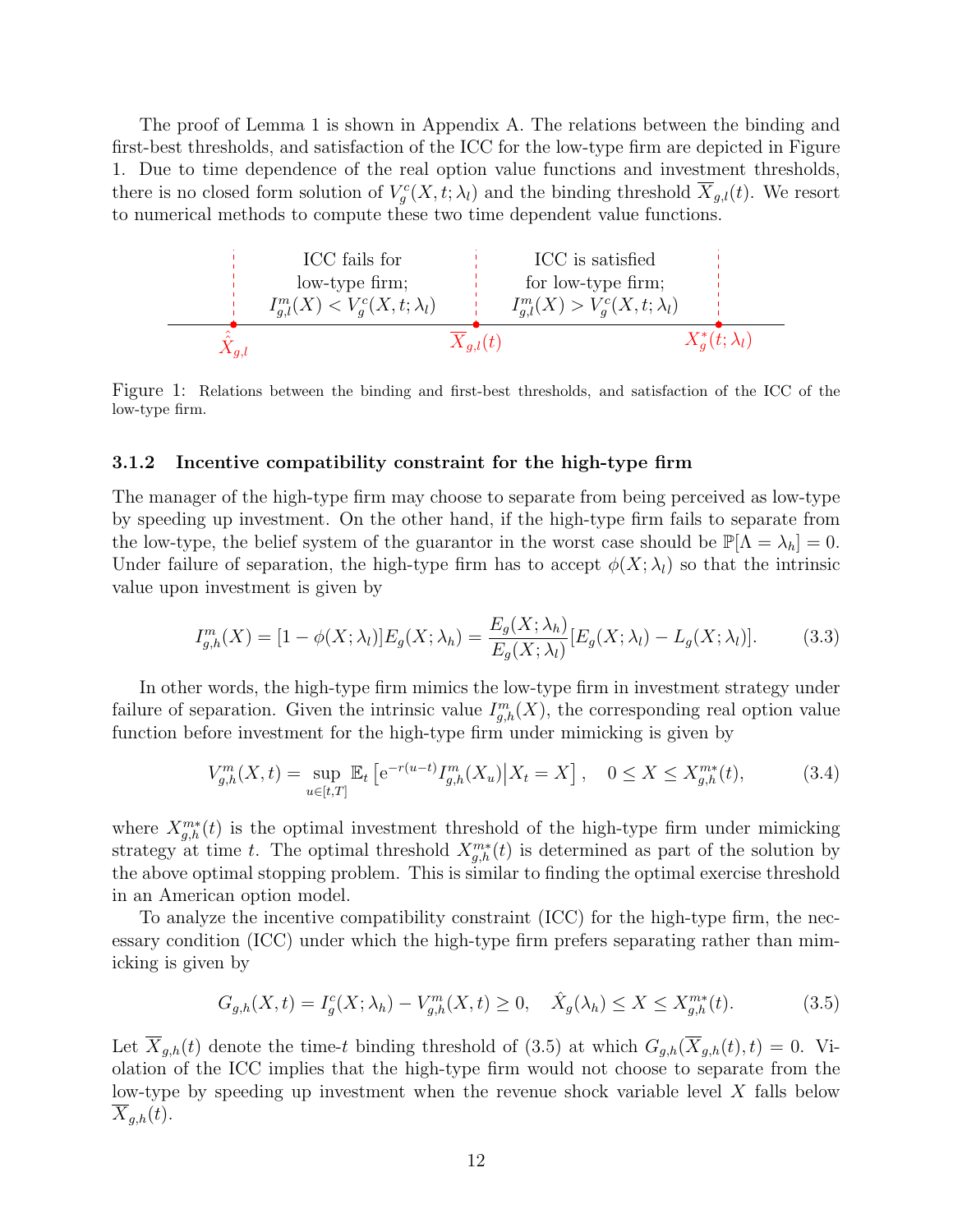A separating equilibrium under EGS exists only when  $\overline{X}_{g,h}(t) \leq X \leq \overline{X}_{g,l}(t)$ ; that is, the ICC of low-type firm  $[(3.2)]$  is violated while the ICC of the high-type firm  $[(3.5)]$  is satisfied. The results of the general separating equilibrium and the least-cost separating equilibrium are summarized as follows:

**Proposition 2.** There exists a unique least-cost separating equilibrium under EGS at time t when  $\overline{X}_{g,h}(t) < \overline{X}_{g,l}(t)$ , where the high-type firm enters into the EGS agreement and invests at the threshold  $\min(\overline{X}_{g,l}(t), X_g^*(t; \lambda_h))$  and the low-type firm invests at its first-best threshold  $X^*_g(t; \lambda_l)$ . The separating equilibrium is sustained under the belief system:

$$
\Lambda(X_{inv}) = \begin{cases} \lambda_l, & \text{if } X_{inv} > \min(\overline{X}_{g,l}(t), X_g^*(t; \lambda_h)) \\ \lambda_h, & \text{otherwise} \end{cases}
$$
\n(3.6)

where  $X_{inv}$  is the investment threshold.

The proof of Proposition 2 can be established by following a similar approach as discussed in Wang and Kwok (2019). The separating equilibrium under the EGS agreement holds under the pessimistic belief system of the guarantor. At time  $t$ , the high-type firm invests after the revenue shock variable X reaches  $\overline{X}_{g,h}(t)$  but before it exceeds  $\overline{X}_{g,l}(t)$ . The guarantor recognizes the firm as the high-type and requires the lower share of equity  $\phi(X; \lambda_h)$ , whose positive effect dominates the information cost due to early investment. By speeding up its investment, the high-type firm imposes a mimicking cost to the low-type firm, which is high enough for the low-type firm to choose its first-best threshold  $X_g^*(t; \lambda_l)$  and offer higher share of equity to the guarantor. We illustrate the relative positions of the investment thresholds and investment strategies of both firm types under the separating equilibrium using Figure 2.



Figure 2: Relative positions of the investment thresholds and investment behaviors of both firm types under the separating equilibrium.

We define the real option value function of the high-type firm under the least-cost separating equilibrium before investment by  $V_{g,h}^s(X,t)$ . In the least-cost separating equilibrium, the high-type firm invests at the lower one between the two thresholds: the binding threshold  $\overline{X}_{g,l}(t)$  of the ICC of the low-type firm and the first-best threshold  $X_g^*(t; \lambda_h)$  of the high-type firm under complete information. When  $X_g^*(t; \lambda_h) \leq \overline{X}_{g,l}(t)$  at time t, the real-option value  $V_{g,h}^s(X,t)$  of the high-type firm takes the same value as the case of complete information. When  $X_g^*(t; \lambda_h) > \overline{X}_{g,l}(t)$ , the high-type firm may speed up its investment in order to separate from the low-type. Therefore,  $V_{g,h}^s(X,t)$  is not always dictated by the optimal stopping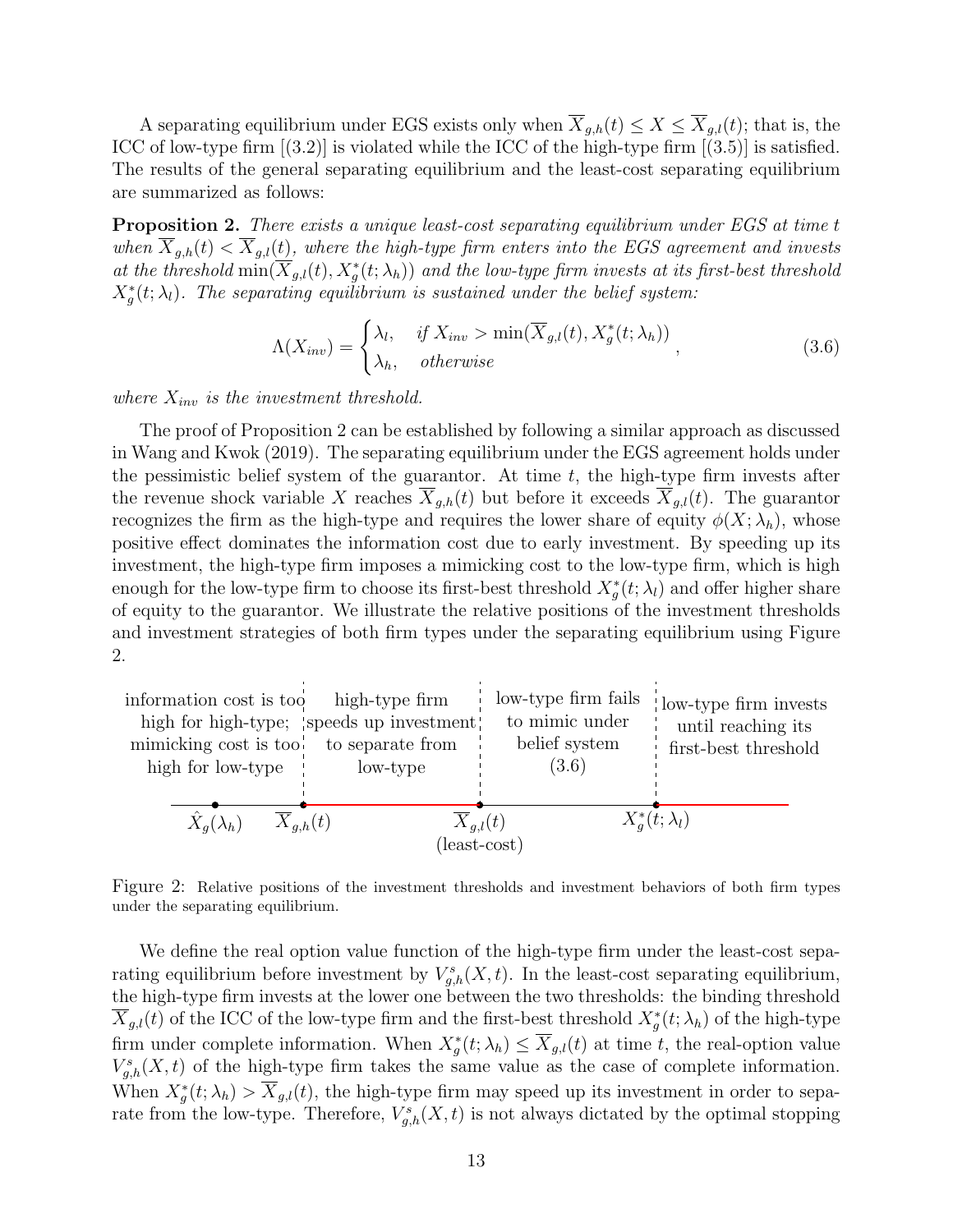rule. In fact,  $V_{g,h}^s(X,t)$  can be defined as the real option value with intrinsic value  $I_g^c(X; \lambda_h)$ but investment threshold  $\min(\overline{X}_{g,l}(t), X_g^*(t; \lambda_h)),$  which resembles an up-barrier call option defined on the domain  $[0, \min(\overline{X}_{g,l}(t), X_g^*(t; \lambda_h))]$ . The percentage drop of the real option value function of the high-type firm in the least-cost separating equilibrium is defined as the information cost due to investment distortion, namely,

$$
C_g^s(X,t) = \frac{V_g^c(X,t; \lambda_h) - V_{g,h}^s(X,t)}{V_g^c(X,t; \lambda_h)}.
$$
\n(3.7)

### 3.2 Separating equilibrium through financing choice

According to Section 2.1.3, EGS dominates the direct bank loan under complete information due to lower bankruptcy cost. However, it may not be the case under information asymmetry since EGS may cause higher information cost for the high-type firm and mimicking cost for the low-type firm. Therefore, it becomes plausible that the high-type firm may be able to separate from the low-type by adopting the direct bank loan. It is seen that under the EGS arrangement, the low-type firm may benefit from mimicking to achieve lower proportional share of equity. Under the direct bank loan, by mimicking the high-type firm, the low-type firm manages to lower the coupon rate. If investing at sufficiently low threshold, the bank would mistaken the low-type firm as being high-type with  $\mathbb{P}[\Lambda = \lambda_h] = 1$ . According to Morellec and Schürhoff (2011), the equity value of the low-type firm upon investment is given by

$$
E_b(X; \lambda_l, c_{b,h}) = \lambda_l \Pi(X) - F - \frac{c_{b,h}}{r}
$$
  
+ 
$$
\left[ F + \frac{c_{b,h}}{r} - \lambda_l \Pi(\underline{X}_b(\lambda_l, c_{b,h})) \right] \left[ \frac{X}{\underline{X}_b(\lambda_l, c_{b,h})} \right]^{\xi}, \tag{3.8}
$$

where the default threshold is

$$
\underline{X}_b(\lambda_l, c_{b,h}) = \frac{\xi}{\xi - 1} \frac{r - \mu}{\lambda_l} \left( F + \frac{c_{b,h}}{r} \right)
$$

and the coupon rate  $c_{b,h}$  is determined by the budget constraint specified in (2.7) by setting  $\lambda = \lambda_h$ . The low-type firm prefers mimicking the high-type under the direct bank loan at the revenue shock variable level  $X$  to waiting until its first-best threshold under EGS when the following incentive compatibility constraint holds:

$$
E_b(X; \lambda_l, c_{b,h}) \ge V_g^c(X, t; \lambda_l). \tag{3.9a}
$$

On the other hand, the separating equilibrium exists only when the following incentive compatibility constraint of the high-type firm is satisfied:

$$
E_b(X; \lambda_h, c_{b,h}) \ge V_{g,h}^m(X, t). \tag{3.9b}
$$

Let  $\overline{X}_{b,l}(t)$  and  $\overline{X}_{b,h}(t)$  denote the binding thresholds under the incentive compatibility constraints  $(3.9a)$  and  $(3.9b)$ , respectively. Given the current revenue shock variable level X,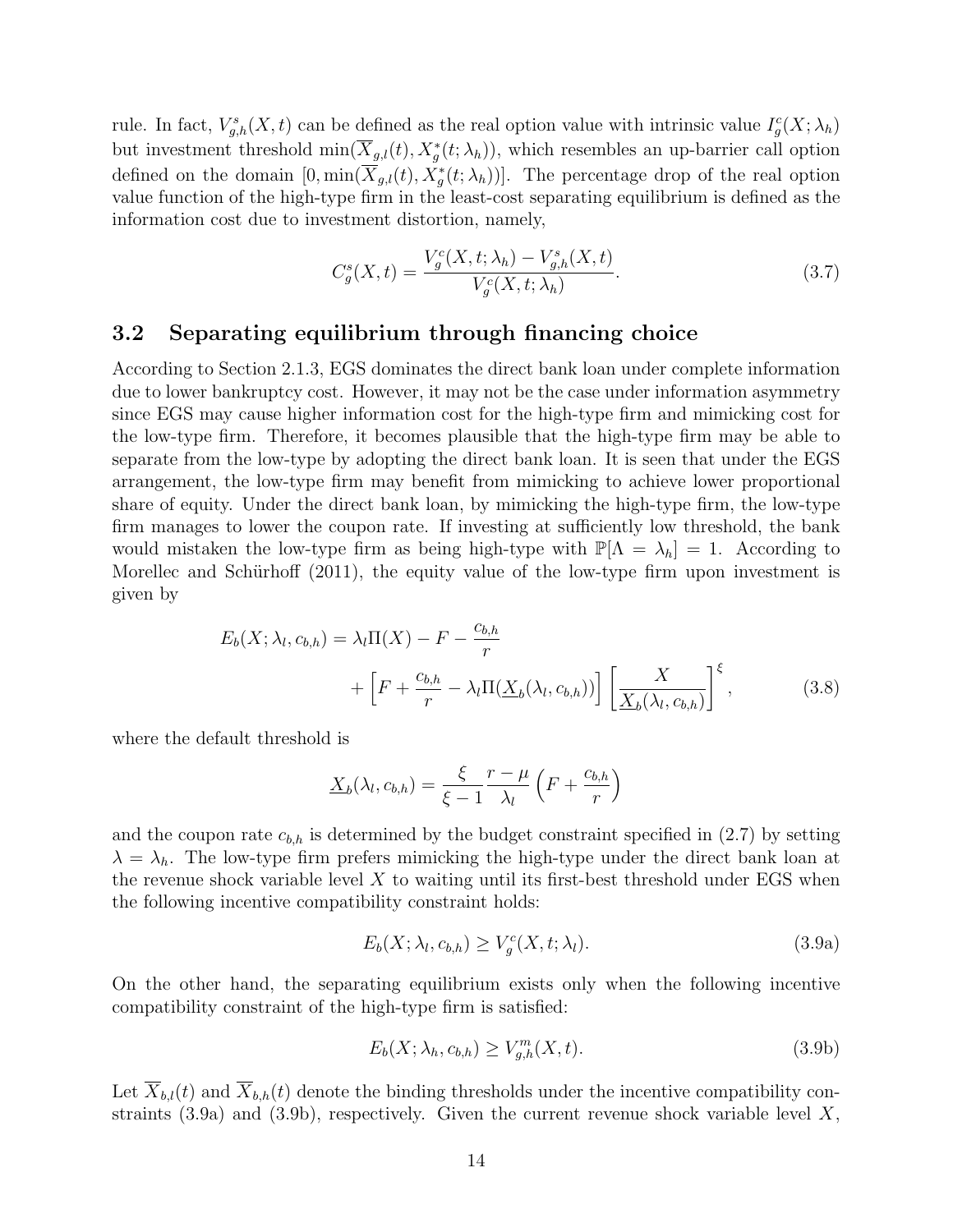the low-type firm would choose not to mimic the high-type through the direct bank loan when its corresponding equity value does not exceed its real option value in the benchmark case of EGS under complete information [shown by (3.9a)]. On the other hand, the hightype firm prefers to separate from the low-type by choosing the direct bank loan when its corresponding equity value is larger than its real option value under the mimicking strategy through EGS [shown by (3.9b)].

As a summary, the low-type firm would choose to wait until its first-best investment threshold  $X^*_b(t; \lambda_l)$  only when the current revenue shock variable X is below  $\overline{X}_{b,l}(t)$ , where the negative effect of investment distortion dominates the positive effect of coupon reduction for the low-type firm. On the other hand, the high-type firm is willing to separate from low-type by imposing a mimicking cost for the low-type firm only when X stays above  $X_{b,h}(t)$ . There is an information cost [see (3.7)] borne by the high-type firm in speeding up its investment in order to separate from the low-type firm.

We summarize the separating equilibrium strategies of both firm types under the direct bank loan in Proposition 3.

**Proposition 3.** There exists a unique least-cost separating equilibrium under the direct bank loan at time t whenever  $\overline{X}_{b,h}(t) \leq \overline{X}_{b,l}(t)$ , where the high-type firm obtains the bank loan invests at the threshold  $\min(\overline{X}_{b,l}(t), X^*_b(t; \lambda_h))$  and the low-type firm invests at its first-best threshold  $X_g^*(t; \lambda_l)$  under the benchmark case of EGS.

Define  $\check{V}_{b,h}^s(X,t)$  as the real option value of the high-type firm with intrinsic value  $E_b(X; \lambda_h, c_{b,h})$ and investment threshold  $\min(\overline{X}_{b,l}(t), X^*_b(t; \lambda_h))$ . The information cost of the high-type firm is then defined as

$$
C_b^s(X,t) = \frac{V_g^c(X,t; \lambda_h) - V_{b,h}^s(X,t)}{V_g^c(X,t; \lambda_h)}.
$$
\n(3.10)

Proposition 3 holds under the pessimistic belief system of the bank. In the separating equilibrium, the bank visualizes the firm as the high-type when it invests at or earlier than the threshold  $\min(\overline{X}_{b,l}(t), X^*_b(t; \lambda_h))$ . Under the direct bank loan, the high-type firm is willing to invest early. The resulting information cost of the high-type firm by investment distortion can be compensated by reduction of the coupon rate after signaling its quality type to the bank. On the other hand, by investing at the same threshold as the high-type, the low-type firm will be considered as high-type and make the same coupon payment only. However, it may find this choice too costly due to significant investment distortion which offsets the positive effect of lower coupon rate through mimicking.

### 3.3 Separating equilibrium near maturity through investment timing

We investigate the investment and financing behavior of the firm under the EGS when the investment opportunity is close to expiry. The corresponding first-best threshold  $X_g^*(T^-; \lambda)$ can be found by solving the corresponding algebraic equations (see Appendix B for details).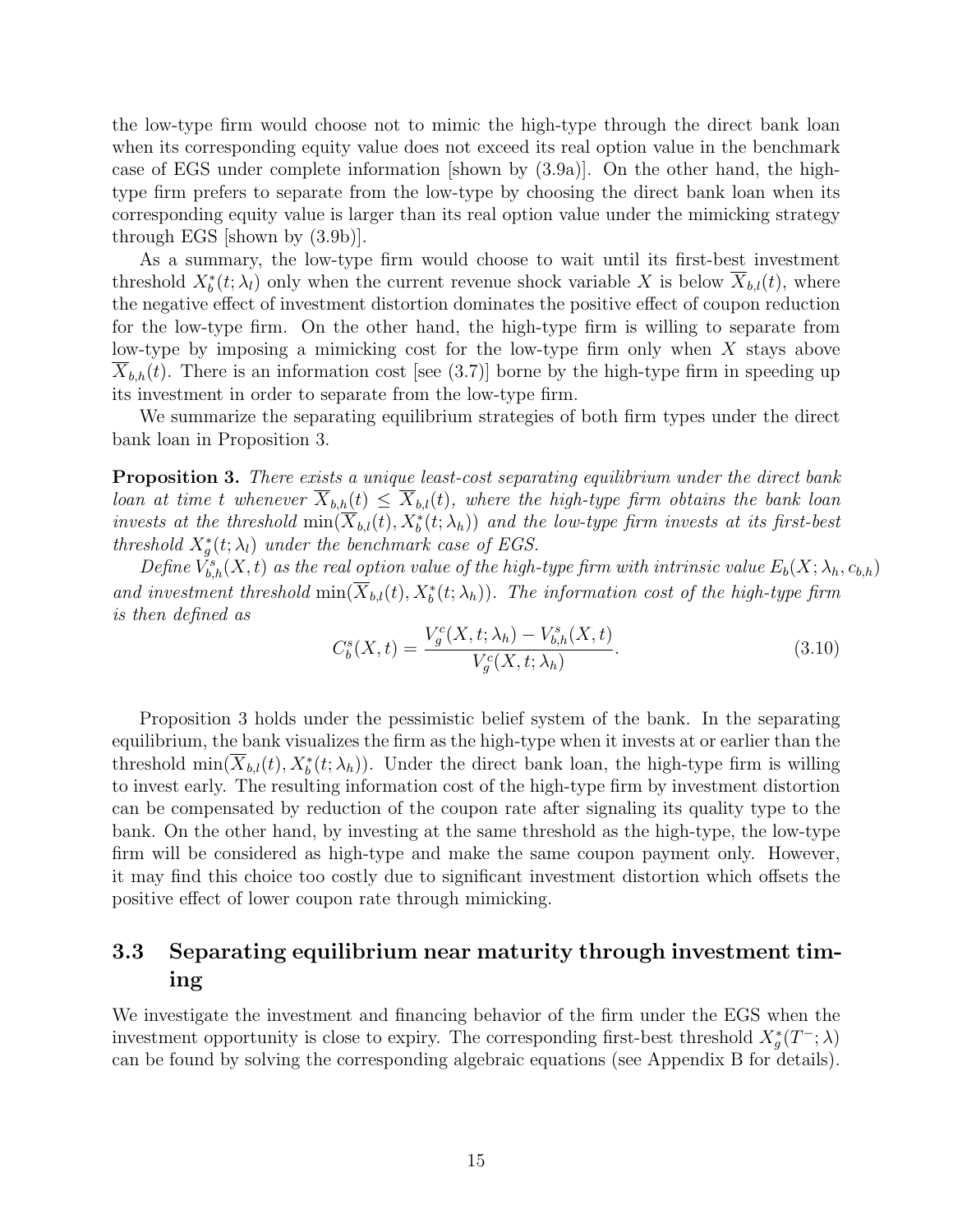Similar to American options, when  $t \to T^-$ , the real option value of the EGS agreement converges to the intrinsic value due to continuity. Under complete information, we have

$$
\lim_{t \to T^{-}} V_g^c(X, t; \lambda) = I_g^c(X; \lambda).
$$
\n(3.11)

At  $t \to T^-$ , the separating equilibrium exists only when the incentive compatibility constraint  $[(3.2)]$  of the low-type firm is violated, namely,

$$
G_{g,l}(X,T^{-}) = I_{g,l}^{m}(X) - V_g^{c}(X,T^{-};\lambda_l) = I_{g,l}^{m}(X) - I_g^{c}(X;\lambda_l) \leq 0.
$$
 (3.12)

It is seen from Appendix A that  $I_{g,l}^m(X) \geq I_g^c(X; \lambda_l)$ , so (3.12) holds only when  $I_{g,l}^m(X)$  =  $I_g^c(X; \lambda_l) = 0$ . The binding threshold  $\overline{X}_{g,l}(T^-)$  of (3.12) is the revenue shock level  $\hat{X}_{g,l} =$  $\max(\hat{X}_g(\lambda_h), \underline{X}_g(\lambda_l))$ , where  $I_{g,l}^m(X)$  first decreases to zero. Proposition 2 states that  $\overline{X}_{g,l}(T^-)$ equals the investment threshold of the high-type firm in the least-cost separating equilibrium. When time is close to maturity of the investment opportunity, we deduce the following investment behavior of both firm types under the least-cost separating equilibrium:

- 1. When  $\hat{X}_g(\lambda_h) \geq \underline{X}_g(\lambda_l)$ , the binding threshold  $\overline{X}_{g,l}(T^-)$  equals the zero intrinsic value threshold  $\hat{X}_g(\lambda_h)$  of the high-type firm. The guarantor believes the firm as low-type whenever it invests after  $\hat{X}_g(\lambda_h)$ . It implies that the high-type firm will always be mimicked by the low-type as long as it invests with nonnegative intrinsic value. Then the high-type firm chooses not to invest and a separating equilibrium does not exist.
- 2. When  $\hat{X}_g(\lambda_h) < \underline{X}_g(\lambda_l)$ , the binding threshold  $\overline{X}_{g,l}(T^-)$  equals the default threshold  $\underline{X}_g(\lambda_l)$  of the low-type firm. The belief system of the guarantor becomes  $\mathbb{P}[\lambda = \lambda_l] = 1$ if it invests after  $\underline{X}_g(\lambda_l)$ . The high-type firm is willing to invest at  $\underline{X}_g(\lambda_l)$  and get positive equity value, while the low-type firm finds it indifferent between mimicking and waiting at  $X = \underline{X}_g(\lambda_l)$   $(I_{g,l}^m(X) = V_g^c(X, T^{-}; \lambda_l) = 0)$  and may choose to wait until its first-best investment threshold. Therefore, there exists a least-cost separating equilibrium where the high-type firm invests at  $\min(X_g^*(T^-; \lambda_h), \underline{X}_g(\lambda_l))$  and the lowtype firm invests at its first-best threshold  $X_g^*(T^-; \lambda_l)$ , where  $X_g^*(T^-; \lambda_k)$   $(k = h, l)$ can be calculated by the procedure shown in Appendix B.

### 4 Real signaling games under pooling equilibrium

When it is too costly for the high-type firm to separate from the low-type, it may rather choose to pool with the low-type firm. In the pooling equilibrium, the firm of either quality type adopts the same investment timing and financing choice. The outsiders are unable to distinguish the true firm quality. As a result, the corresponding belief on  $\Lambda$  is given by

$$
\Lambda = \lambda_p = p\lambda_h + (1 - p)\lambda_l.
$$

We start with the discussion of the ICCs and investment thresholds under the respective pooling equilibrium for the EGS agreement and direct bank loan. In particular, we analyze the pooling equilibrium when the investment opportunity comes closer to expiry.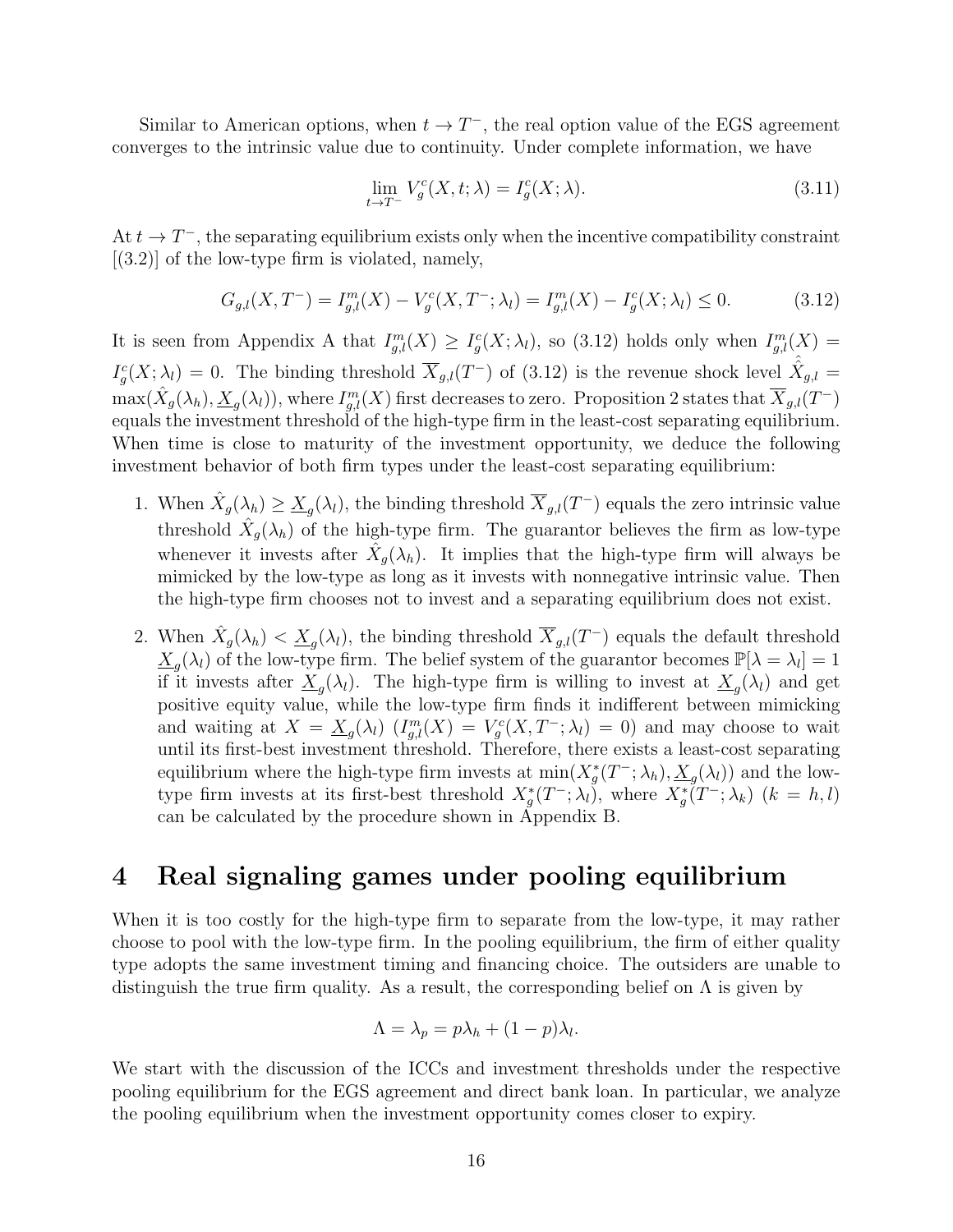### 4.1 Pooling equilibrium through EGS agreement

For the EGS agreement, the guarantor is unable to determine the exact firm type under the pooling equilibrium. For the guarantor, the expected liability  $L_g^p(X)$  upon default is given by

$$
L_g^p(X) = \mathbb{P}[\Lambda = \lambda_h] L_g(X; \lambda_h) + \mathbb{P}[\Lambda = \lambda_l] L_g(X; \lambda_l)
$$
  
=  $p[F + I - (1 - \alpha)\lambda_h \Pi(\underline{X}_g(\lambda_h))] \left[\frac{X}{\underline{X}_g(\lambda_h)}\right]^{\xi}$   
+  $(1 - p)[F + I - (1 - \alpha)\lambda_l \Pi(\underline{X}_g(\lambda_l))] \left[\frac{X}{\underline{X}_g(\lambda_l)}\right]^{\xi}$   
=  $(\eta + \eta_\alpha)\lambda_{p,\xi} \Pi(X)^{\xi} (F + I)^{1-\xi}$ ,

where  $\lambda_{p,\xi} = p\lambda_h^{\xi} + (1-p)\lambda_l^{\xi}$  $\mathcal{E}_l^{\xi}$ . As a fair deal, the guarantor demands the proportion  $\phi_p(X)$ of the equity value  $E_g^p(X)$  of the firm as dictated by

$$
\phi_p(X)E_g^p(X) = L_g^p(X). \tag{4.1}
$$

The expected equity value of the firm right after investment is given by

$$
E_g^p(X) = \mathbb{P}[\Lambda = \lambda_h] E_g(X; \lambda_h) + \mathbb{P}[\Lambda = \lambda_l] E_g(X; \lambda_l)
$$
  
=  $p \left\{ \lambda_h \Pi(X) - F - I + [F + I - \lambda_h \Pi(\underline{X}_g(\lambda_h))] \left[ \frac{X}{\underline{X}_g(\lambda_h)} \right]^{\xi} \right\}$   
+  $(1 - p) \left\{ \lambda_l \Pi(X) - F - I + [F + I - \lambda_l \Pi(\underline{X}_g(\lambda_l))] \left[ \frac{X}{\underline{X}_g(\lambda_l)} \right]^{\xi} \right\}$   
=  $\lambda_p \Pi(X) - F - I + \eta \lambda_{p,\xi} \Pi(X)^{\xi} (F + I)^{1-\xi}.$ 

Under the pooling equilibrium, the EGS agreement specifies the same proportional share of equity for both firm types. To achieve a fair deal as dictated by (4.1), we obtain

$$
\phi_p(X) = \frac{L_g^p(X)}{E_g^p(X)} = \frac{\eta + \eta_\alpha}{\lambda_{p,\xi}^{-1} \Pi(X)^{-\xi} \left(F + I\right)^{\xi - 1} \left[\lambda_p \Pi(X) - F - I\right] + \eta'},\tag{4.2}
$$

where the two coefficients  $\eta$  and  $\eta_{\alpha}$  are defined in (2.16).

#### 4.1.1 Incentive compatibility constraints

The pooling equilibrium exists only when the pooling strategies dominate the separating strategies for both firm types. The low-type firm prefers to pool with the high-type at time t when the following ICC holds:

$$
I_{g,l}^p(X) \ge V_g^c(X, t; \lambda_l), \quad 0 \le X \le X_g^*(t; \lambda_l), \tag{4.3}
$$

where the intrinsic value of the low-type firm under the pooling strategy is given by

$$
I_{g,l}^p(X) = [1 - \phi_p(X)]E_g(X; \lambda_l) = \frac{E_g(X; \lambda_l)}{E_g^p(X)}[E_g^p(X) - L_g^p(X)].
$$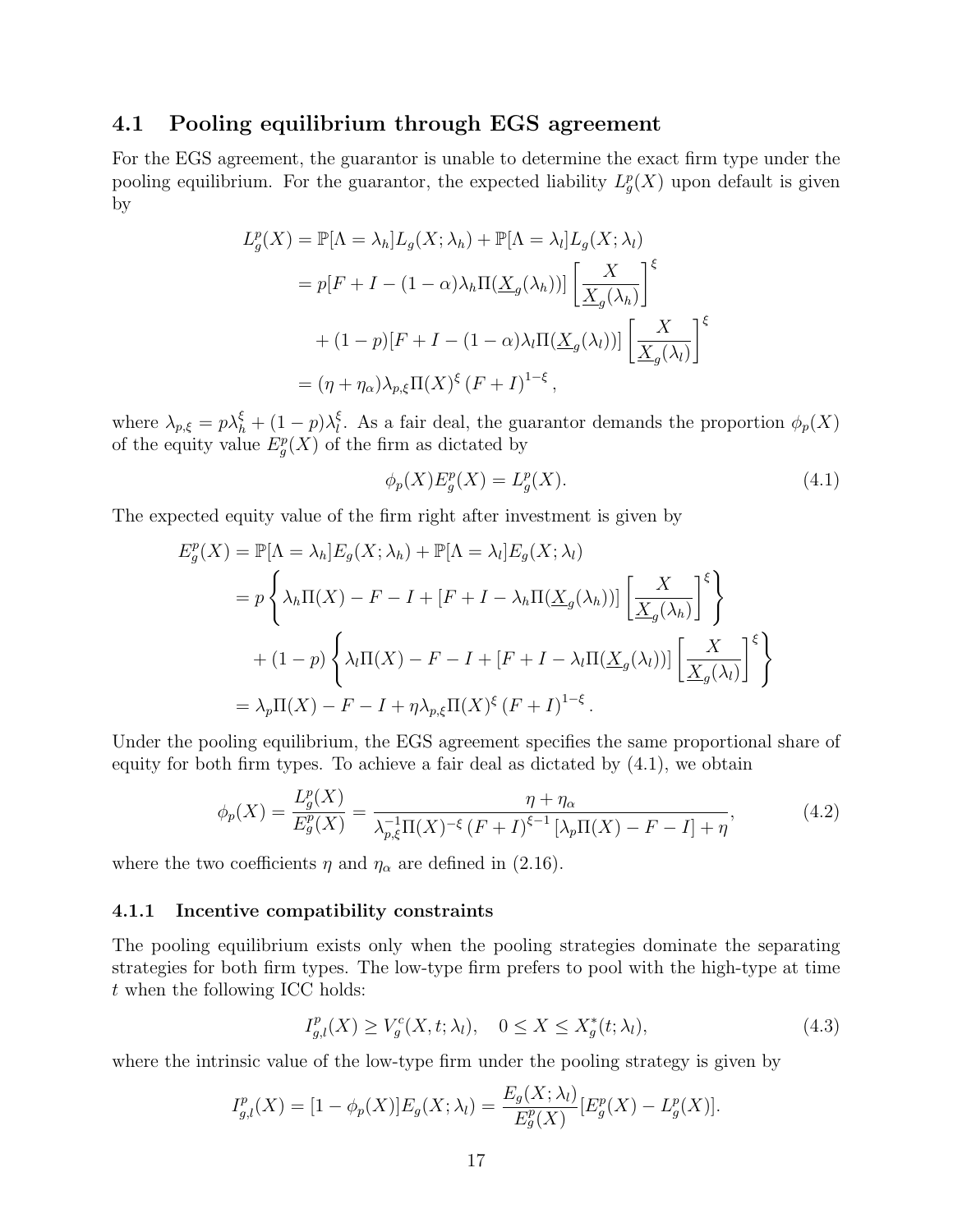Denote the corresponding binding threshold of ineq. (4.3) by  $\overline{X}_{g.l}^p(t)$ . The ICC (4.3) indicates that the low-type firm finds the mimicking cost not too high so that it prefers to lower its investment threshold rather than waiting until its first-best threshold under the separating equilibrium. Non-negativity of  $I_{g,l}^p(X)$  requires the share of equity  $\phi(X) \in [0,1]$  and equity value  $E_g(X; \lambda_l)$  to be nonnegative. The binding threshold  $\hat{X}_{g,p}$  satisfies

$$
E_g^p(\hat{X}_{g,p}) - L_g^p(\hat{X}_{g,p}) = 0,
$$

where the expected equity value and liability are the same and the share of equity requested by the guarantor is zero. Similar to the discussion on the domain of definition of  $I_{g,l}^m(X)$ [see (3.1)], the intrinsic value  $I_{g,l}^p(X)$  stays positive when X is above the lower bound  $\hat{\hat{X}}_{g,p}$  =  $\max(\hat{X}_{g,p},\underline{X}_g(\lambda_l))$ , and it is set to be zero when X is below  $\hat{\hat{X}}_{g,p}$ . The relations among the thresholds and satisfaction of the ICC of the low-type firm in the pooling equilibrium are depicted in Figure 3.



Figure 3: Relations among the thresholds and satisfaction of the ICC of the low-type firm in the pooling equilibrium.

#### 4.1.2 Pooling equilibrium strategies

The high-type firm prefers the pooling equilibrium to separating equilibrium only when the pooling strategy dominates the least-cost separating equilibrium. As stated in Proposition 2, the high-type firm chooses to invest at the threshold  $\min(\overline{X}_{g,l}(t), X_g^*(t; \lambda_h))$  under the least-cost separating equilibrium. When  $X_g^*(t; \lambda_h) \leq \overline{X}_{g,l}(t)$  at time t, the high-type firm always prefers investing at  $X_g^*(t; \lambda_h)$  under the pooling strategy due to optimality of the firstbest threshold  $X_g^*(t; \lambda_h)$ . Therefore, the pooling equilibrium exists only when the binding threshold  $\overline{X}_{g,l}(t)$  is below  $X_g^*(t; \lambda_h)$ ; that is,  $I_g^c(X_g^*(t; \lambda_h), t) > V_{g,h}^m(X_g^*(t; \lambda_h), t)$ . The hightype firm prefers to adopt the pooling strategy when the following ICC holds at the threshold  $\overline{X}_{g,l}(t)$ :

$$
I_g^c(\overline{X}_{g,l}(t); \lambda_h) \le V_{g,h}^p(\overline{X}_{g,l}(t), t),
$$
\n(4.4)

where the left-hand side is the intrinsic value of the high-type firm under the separating strategy [see  $(2.17)$ ]. Here, the right-hand side is the real option value of the high-type firm under the pooling strategy with optimal threshold  $X_g^{p*}(t)$  and intrinsic value as given by

$$
I_{g,h}^p(X) = [1 - \phi_p(X)]E_g(X; \lambda_h) = \frac{E_g(X; \lambda_h)}{E_g^p(X)}[E_g^p(X) - L_g^p(X)].
$$
\n(4.5)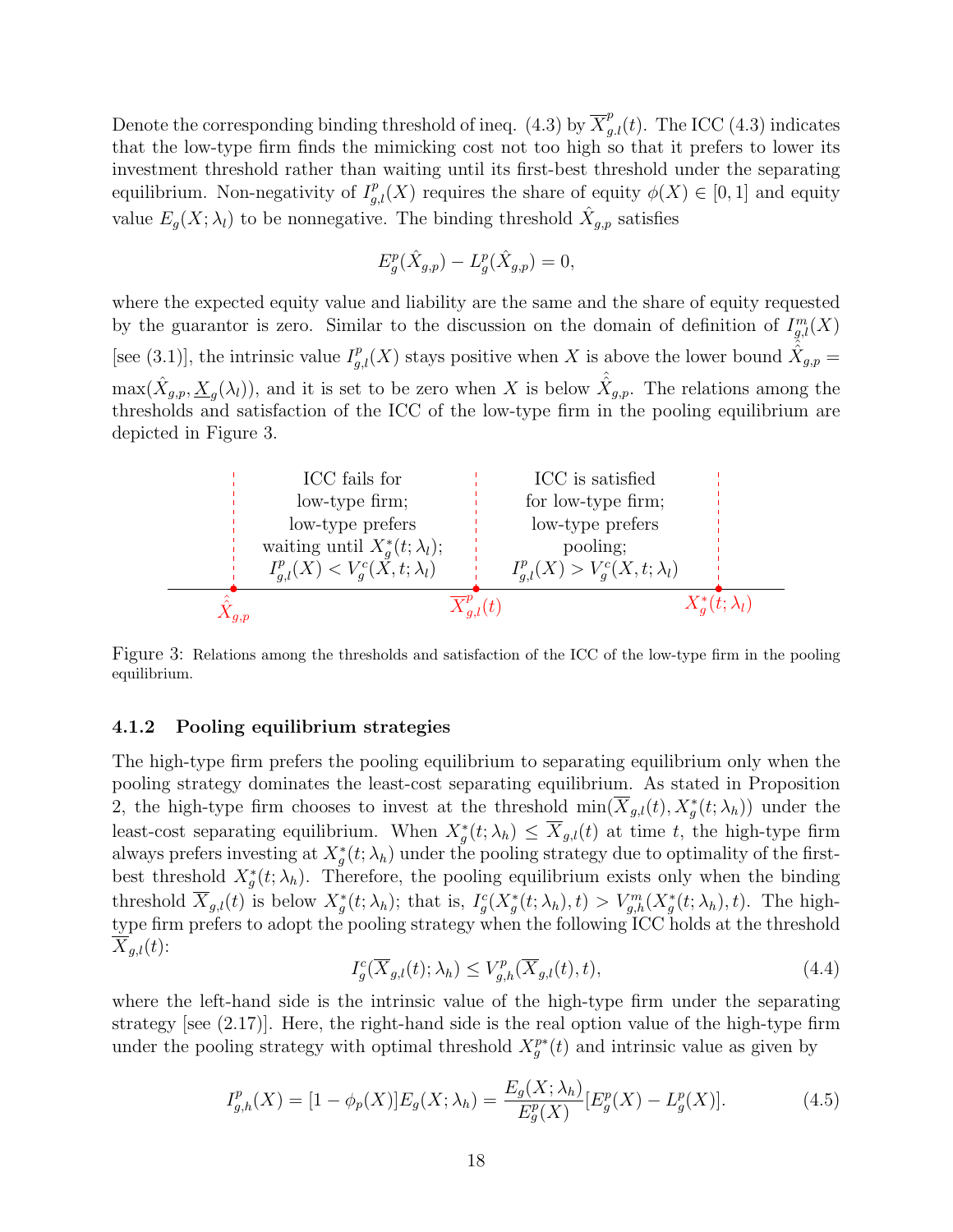Denote the binding threshold of ineq. (4.4) by  $\overline{X}_{g,h}^p(t)$ . The ICC depicted in (4.4) shows the choice of the high-type firm between the pooling and separating strategies. When the current revenue shock variable X reaches the separating threshold  $\overline{X}_{g,l}(t)$ , the high-type firm finds it too costly to separate from the low-type and prefers to wait until the optimal investment threshold  $X_g^{p*}(t)$  of the pooling strategy. However, if the high-type firm waits for too long and the revenue shock variable X exceeds the optimal threshold  $X_g^{p*}(t)$ , the guarantor may misinterpret it as a low-type and request for higher share of equity. This implies that the high-type firm maximizes its value when it invests exactly at the threshold  $X_g^{p*}(t)$ , which constitutes a Pareto-dominant equilibrium.

We summarize the results of the pooling equilibrium in Proposition 4.

**Proposition 4.** There exists a Pareto-dominant pooling equilibrium at time t when  $\overline{X}_{g,l}(t)$  <  $X^*_g(t; \lambda_h)$  and the ICCs in (4.3) and (4.4) hold. In the pooling equilibrium, the firm of either quality type chooses to enter into the EGS agreement and invest when the revenue shock variable X reaches the optimal threshold  $X_{g}^{p*}(t)$  of the high-type firm. The pooling equilibrium can be sustained under the belief system

$$
\Lambda(X_{inv}) = \begin{cases} \lambda_h, & \text{if } X_{inv} \le \overline{X}_{g,l}(t) \\ \lambda_p, & \text{if } \overline{X}_{g,l}(t) < X_{inv} \le X_g^{p*}(t) \\ \lambda_l, & \text{otherwise} \end{cases} \tag{4.6}
$$

where  $X_{inv}$  is the investment threshold.

Since the pooling equilibrium as stated in Proposition 4 should be Pareto-dominant, the high-type firm chooses the investment threshold in order to maximize its payoff. The optimal threshold  $X_g^{p*}(t)$  is the highest value in the interval  $(\overline{X}_{g,l}(t), X_g^{p*}(t)]$ , where the guarantor cannot distinguish the firm type and the belief system is  $\mathbb{P}[\Lambda = \lambda_h] = p$ . Therefore, the hightype firm has no incentive to deviate from the equilibrium. On the other hand, the low-type firm also maximizes its payoff through investing at the same threshold  $X_g^{p*}(t)$ . It cannot deviate to its optimal pooling threshold  $X_{g,l}^{p*}(t) > X_g^{p*}(t)$  since it falls into the region where the guarantor's belief system is  $\mathbb{P}[\Lambda = \lambda_h] = 0$ . Moreover, given that (4.3) and (4.4) are satisfied, the pooling equilibrium also dominates the separating equilibrium. Under Paretodominance, the guarantor requests for the lower share of equity from the low-type firm. This yields higher value of the low-type firm when compared to that under complete information, which dominates the mimicking cost of the low-type firm arising from investment distortion. Compared to the separating equilibrium, the high-type firm also achieves a higher payoff by pooling with the low-type by diminishing the negative effect of investment distortion, though it may be charged a higher share of equity by the guarantor. The relative positions of the investment thresholds and investment strategies of both firm types under the pooling equilibrium are illustrated in Figure 4.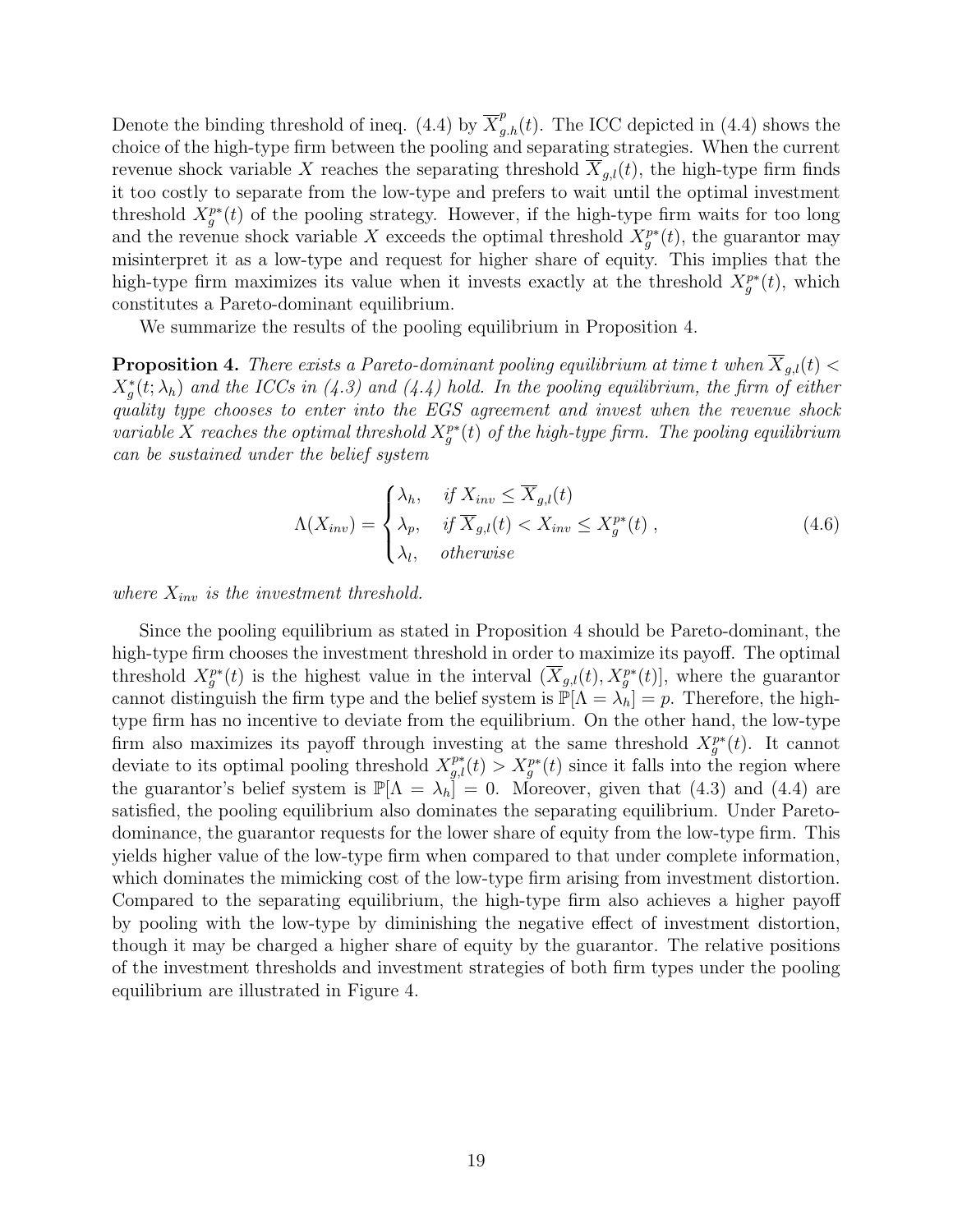

Figure 4: Relative positions of the investment thresholds and investment behaviors of both firm types under the separating equilibrium.

The optimal investment threshold  $X_g^{p*}(t)$  under the pooling equilibrium strategy lies between the first-best thresholds  $X_g^*(t; \lambda_h)$  and  $X_g^*(t; \lambda_l)$ . This implies that under the pooling equilibrium, the low-type firm invests more aggressively while the high-type firm delays its investment when compared with that under complete information. The high-type firm therefore incurs an information cost due to this form of investment distortion. The level of investment distortion can be quantified as the (relative) information cost of the high-type firm under the pooling equilibrium through the EGS agreement, which is defined by

$$
C_g^p(X,t) = \frac{V_g^c(X,t; \lambda_h) - V_{g,h}^p(X,t)}{V_g^c(X,t; \lambda_h)}.
$$
\n(4.7)

### 4.2 Pooling equilibrium under direct bank loan

When the high-type firm fails to separate from the low-type under the direct bank loan due to high information cost, it may resort to the pooling strategy. Since the bank cannot differentiate the type of the firm, the bank charges the same coupon rate  $c_{b,p} \in (c_{b,h}, c_{b,l})$  as determined by the following budget constraint:

$$
\frac{c_{b,p}}{r} - L_b^p(X; c_{b,p}) = I.
$$
\n(4.8)

Here, the bank evaluates the default risk of the firm as quantified by the following expected liability value

$$
L_b^p(X; c_{b,p}) = \mathbb{P}[\Lambda = \lambda_h] L_b(X; \lambda_h, c_{b,p}) + \mathbb{P}[\Lambda = \lambda_l] L_b(X; \lambda_l, c_{b,p})
$$
  
=  $p \left[ F + \frac{c_{b,p}}{r} - (1 - \alpha) \lambda_h \Pi(\underline{X}_b(\lambda_h, c_{b,p})) \right] \left[ \frac{X}{\underline{X}_b(\lambda_h, c_{b,p})} \right]^{\xi}$   
+  $(1-p) \left[ F + \frac{c_{b,p}}{r} - (1 - \alpha) \lambda_l \Pi(\underline{X}_b(\lambda_l, c_{b,p})) \right] \left[ \frac{X}{\underline{X}_b(\lambda_l, c_{b,p})} \right]^{\xi}$   
=  $(\eta + \eta_\alpha) \lambda_{p,\xi} \Pi(X)^{\xi} \left( F + \frac{c_{b,p}}{r} \right)^{1-\xi}.$ 

The characterization of the pooling equilibrium for the direct bank loan is different from that of equity financing or EGS since the common coupon rate  $c_{b,p}$  is dependent on the expected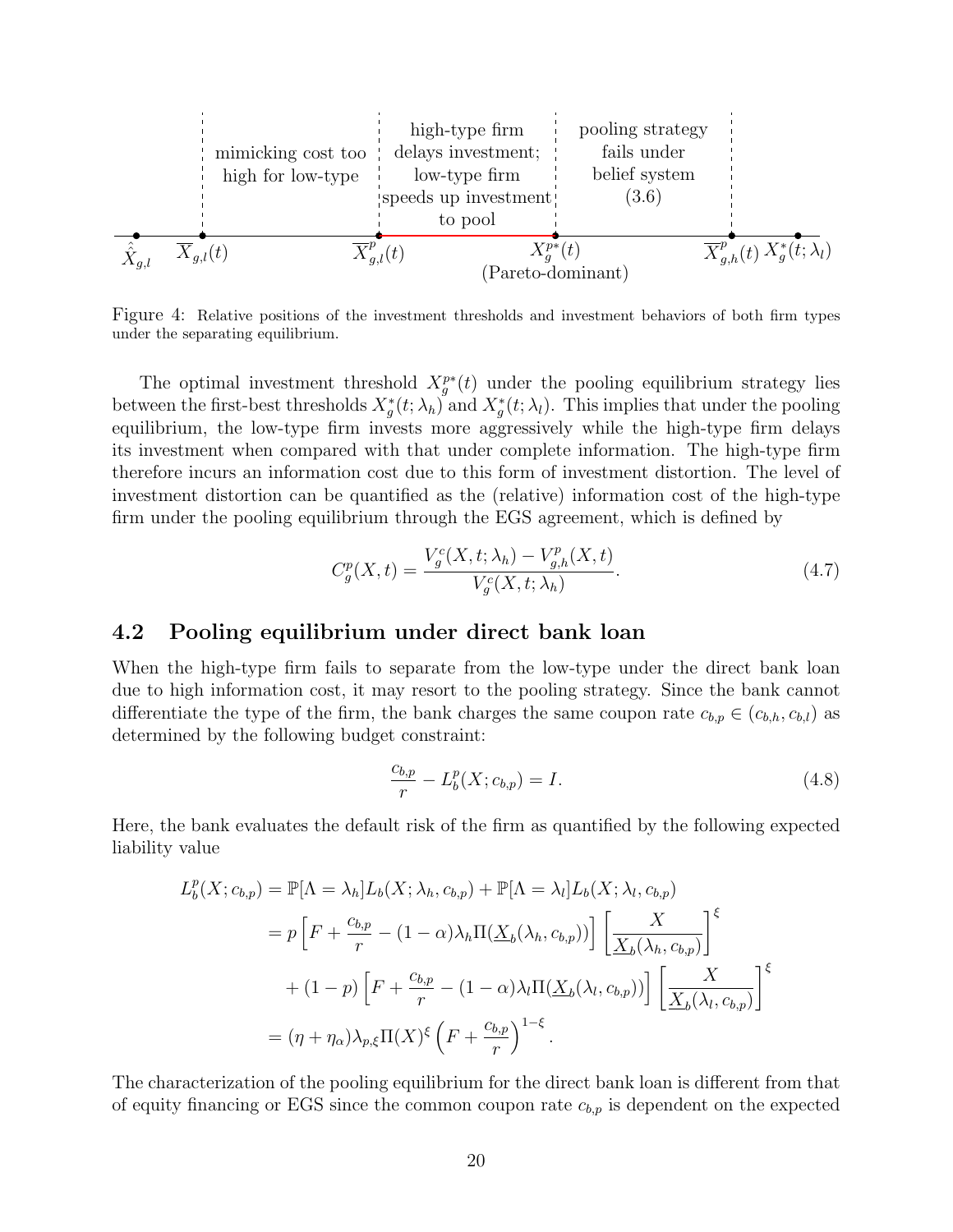liability value  $L_h^p$  $_{b}^{p}(X; c_{b,p})$ . However, it is still feasible to calculate the expected liability value in eq. (4.8) since  $c_{b,p}$  is independent of X.

Under the same coupon rate  $c_{b,p}$ , the equity values of the high-type and low-type firm right after investment are given by

$$
E_b(X; \lambda_h, c_{b,p}) = \lambda_h \Pi(X) - F - \frac{c_{b,p}}{r}
$$
  
+ 
$$
\left[ F + \frac{c_{b,p}}{r} - \lambda_h \Pi(\underline{X}_b(\lambda_h, c_{b,p})) \right] \left[ \frac{X}{\underline{X}_b(\lambda_h, c_{b,p})} \right]^{\xi}
$$

and

$$
E_b(X; \lambda_l, c_{b,p}) = \lambda_l \Pi(X) - F - \frac{c_{b,p}}{r}
$$
  
+  $\left[ F + \frac{c_{b,p}}{r} - \lambda_l \Pi(\underline{X}_b(\lambda_l, c_{b,p})) \right] \left[ \frac{X}{\underline{X}_b(\lambda_l, c_{b,p})} \right]^{\xi},$ 

respectively. The low-type firm prefers pooling with the high-type at time  $t$  if the following ICC is satisfied:

$$
E_b(X; \lambda_l, c_{b,p}) \ge V_g^c(X, t; \lambda_l), \quad \underline{X}_b(\lambda_l, c_{b,p}) \le X \le X_g^*(t; \lambda_l). \tag{4.9}
$$

By adopting the financing choice of the direct bank loan and the same investment timing as the high-type, the low-type firm is charged by the common coupon rate  $c_{b,p}$ , which is lower than the coupon rate  $c_{b,l}$  charged under complete information. The low-type firm prefers the pooling strategy since its corresponding equity value exceeds the real option value of waiting until its first best threshold  $X_g^*(t; \lambda_l)$  under the benchmark case of EGS.

Similar to Section 4.1, the high-type firm always prefers separating when  $X_b^*(t; \lambda_h) \leq$  $\overline{X}_{b,l}(t)$  and it can invest at its first-best threshold. Therefore, a debt pooling equilibrium exists only when  $\overline{X}_{b,l}(t) < X_b^*(t; \lambda_h)$ . At the separating threshold  $\overline{X}_{b,l}(t)$  of the high-type firm, ICC of the high-type firm is given by

$$
E_b(\overline{X}_{b,l}(t); \lambda_h, c_{b,h}) \le V^p_{b,h}(\overline{X}_{b,l}(t), t), \tag{4.10}
$$

where the real option value  $V_{b,h}^p(X,t)$  of the high-type firm under the pooling strategy is governed by

$$
V_{b,h}^{p}(X,t) = \sup_{u \in [t,T]} \mathbb{E}_{t}[e^{-r(u-t)}E_{b}(X_{u}; \lambda_{h}, c_{b,p}) \mid X_{t} = X], \quad 0 \le X \le X_{b}^{p*}(t) \tag{4.11}
$$

and  $X_h^{p*}$  $b^{p*}(t)$  is defined as the optimal threshold of the high-type firm under the pooling strategy. The high-type firm abandons the separating strategy at the threshold  $X_{b,l}(t)$  when (4.10) holds since the real option value of waiting until the optimal pooling threshold  $X_h^{p*}$  $_{b}^{p*}(t)$ is higher than the equity value of investing immediately though it can separate from the low-type by doing this.

The debt pooling equilibrium under the direct bank loan is summarized in Proposition 5: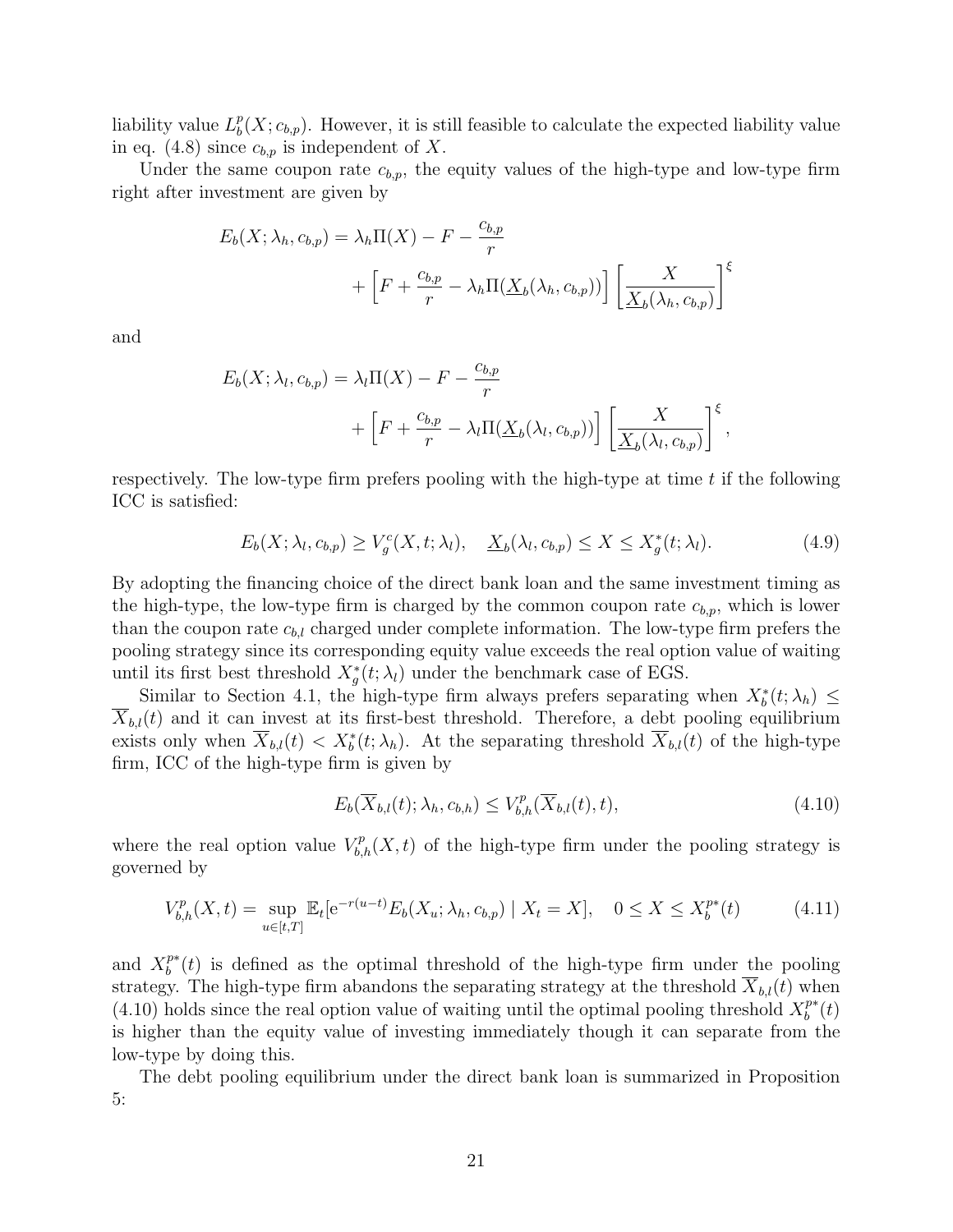Proposition 5. There exists a Pareto-dominant pooling equilibrium under the direct bank loan at time t when  $\overline{X}_{b,l}(t) < X_b^*(t; \lambda_h)$  and  $(4.9)$  and  $(4.10)$  hold. In the pooling equilibrium, both firm types choose to invest when the revenue shock variable X reaches the optimal pooling threshold  $X_b^{p*}$  $b^{p*}(t)$ . The bank charges the common coupon rate  $c_{b,p}$  for both firm types as determined by (4.8).

The (relative) information cost of the high-type firm under the pooling equilibrium through the direct bank loan is given by

$$
C_b^p(X,t) = \frac{V_g^c(X,t;\lambda_h) - V_{b,h}^p(X,t)}{V_g^c(X,t;\lambda_h)}.
$$
\n(4.12)

As a summary, when the pooling equilibrium is preferable, the low-type firm bears a lower coupon rate from the bank, which results in higher equity value since this dominates the mimicking cost due to investment distortion. On the other hand, the high-type firm also adopt the pooling equilibrium since it chooses to delay its investment further in order to avoid facing the high cost of investment distortion when separating strategies are adopted, though it is charged at a higher coupon rate compared to that under complete information.

### 4.3 Pooling equilibrium near maturity under EGS agreement

We consider the pooling strategy of the firm under the EGS agreement when the investment opportunity is going to expire very soon. Similar to Section 3.3, by virtue of continuity of the real option value function  $V_{g,h}^p(X,t)$  with respect to t, the asymptotic value of  $V_{g,h}^p(X,t)$ when  $t \to T^-$  is given by

$$
V_{g,h}^p(X, T^-) = I_{g,h}^p(X). \tag{4.13}
$$

To examine the pooling strategy of the firm near maturity of the investment opportunity, we notice that the ICC of the low-type firm [(4.3)] always holds for  $t \to T^-$  since  $I_{g,l}^p(X) \geq$  $I_g^c(X; \lambda_l) = V_g^c(X, T^-; \lambda_l)$  is always true. We deduce that the low-type firm always prefers to pool with the high-type to achieve higher equity value when the investment opportunity expires soon. Under  $\overline{X}_{g,l}(T^-) < X_g^*(T^-; \lambda_h)$ , it remains to check the satisfaction of the ICC of the high-type firm at  $t \to T^-$ , namely,

$$
I_g^c(\overline{X}_{g,l}(T^-); \lambda_h) \le I_{g,h}^p(\overline{X}_{g,l}(T^-)).
$$
\n(4.14)

The high-type firm chooses whether to invest or not when the current revenue shock variable X reaches the separating threshold near maturity. Recall from Section 3.3 that  $\overline{X}_{g,l}(T^-) =$  $\hat{X}_{g,l} = \max(\hat{X}_g(\lambda_h), \underline{X}_g(\lambda_l)).$  We then determine the pooling equilibrium near maturity by considering the following two cases:

1. When  $\hat{X}_g(\lambda_h) \geq \underline{X}_g(\lambda_l)$ , the separating equilibrium does not exist since the binding threshold  $\overline{X}_{g,l}(T^-)$  for the separating equilibrium equals the zero-NPV threshold  $\hat{X}_g(\lambda_h)$  and the high-type firm chooses not to invest. After the revenue flow shock variable X exceeds  $\hat{X}_g(\lambda_h)$ , the guarantor's belief system changes to  $\mathbb{P}[\lambda = \lambda_p]$ . Then the high-type firm will rather wait until the revenue flow shock variable reaches the optimal pooling threshold  $X_g^{p*}(T^-)$ . Therefore, there exists a Pareto-dominant pooling equilibrium where the firm chooses to invest when X reaches the threshold  $X_g^{p*}(T^-)$ regardless of its type.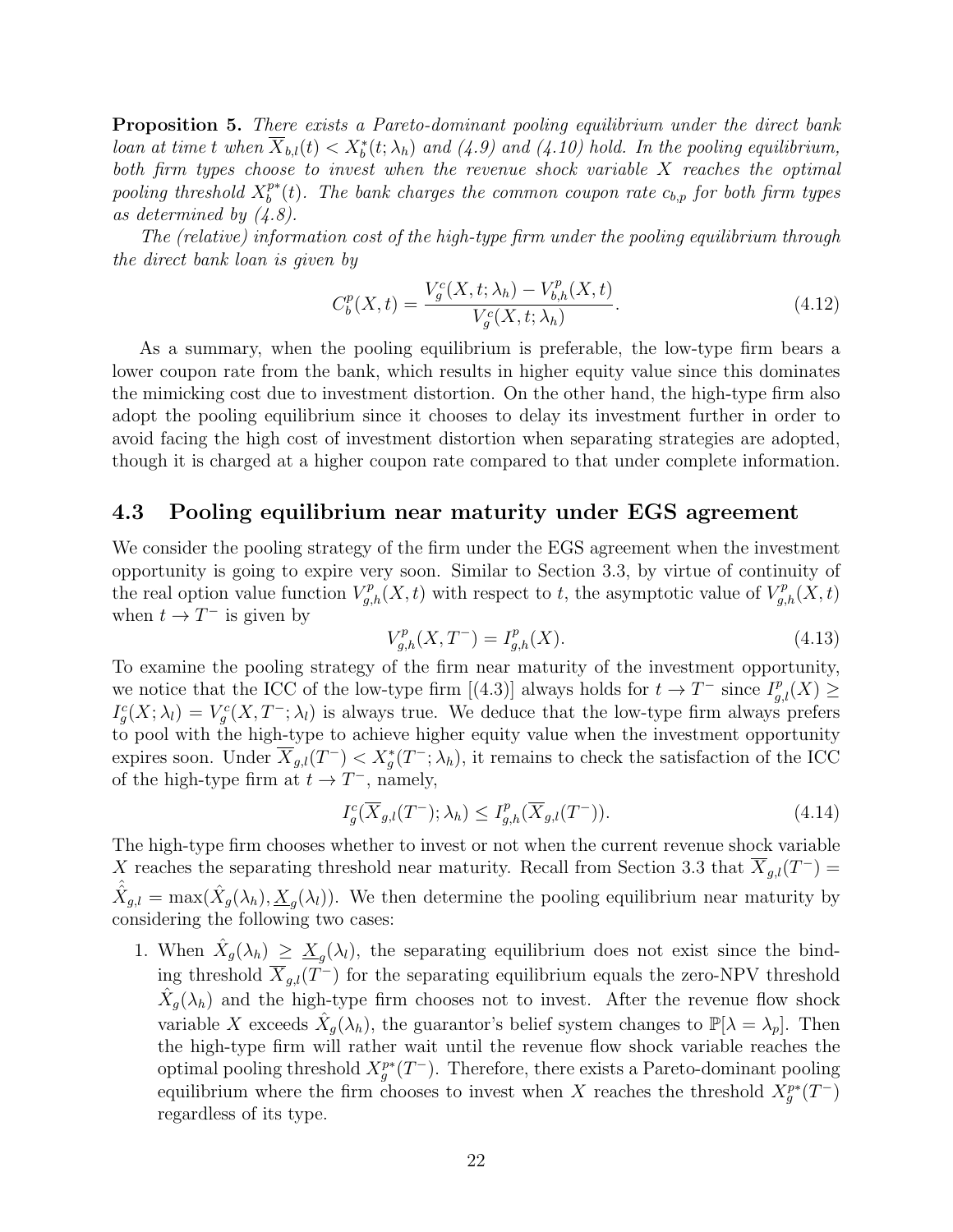2. When  $\hat{X}_g(\lambda_h) < \underline{X}_g(\lambda_l)$ , the separating threshold of the high-type firm is  $\overline{X}_{g,l}(T^-) =$  $\underline{X}_{g}(\lambda_l)$ , where  $I_g^c(\overline{X}_{g,l}(T^-); \lambda_h)$  is positive and larger than  $I_{g,h}^p(\overline{X}_{g,l}(T^-))$ . Then the high-type firm chooses to invest whenever the revenue flow shock variable  $X$  reaches  $\underline{X}_{g}(\lambda_l)$ , where it is still perceived as high-type. In this case, a pooling equilibrium fails to exist.

In summary, a Pareto-dominant pooling equilibrium exists if and only if  $\hat{X}_g(\lambda_h) \geq \underline{X}_g(\lambda_l)$ . Under such condition, separating equilibrium does not exist and the high-type firm prefers to adopt the pooling strategy and wait until the optimal pooling threshold  $X_g^{p*}(T^-)$  to invest.

## 5 Numerical results

In this section, we present the numerical studies on the investment thresholds and information costs of the firm of either firm type under separating and pooling equilibriums. We focus on the time dependence of the firm's separating and pooling strategies, emphasizing the firm's financing choice between the EGS agreement and direct bank loan by comparing the real option values and information costs. To compute the value functions and optimal thresholds in the associated stopping models, the numerical calculations are based on the fully implicit finite difference scheme and the Projected Successive-Over-Relaxation method (Kwok, 2008; Wang and Kwok, 2019). The base parameters for the numerical plots are set to be  $r = 5\%, \mu = 1\%, \sigma = 25\%, \lambda_h = 1.25, \lambda_l = 0.8, F = 200, I = 100, T = 5$  and  $p = 0.5$ .

### 5.1 Separating equilibrium

Figures 5 and 6 plot the investment thresholds of the high-type firm in the least-cost separating equilibrium with respect to time  $t \in [0, T]$  at three levels of  $\lambda_l$ . The high-type firm chooses to invest at the lower one between its first-best and binding thresholds in the separating equilibrium. The figure shows that the first-best and binding thresholds of the firm are decreasing as time gets closer to maturity. It implies that the low-type firm's incentive of mimicking increases with time, which forces the high-type firm to invest earlier. The reason is that the firm's value of the option to invest decreases and the firm tends to invest earlier when remaining life span of the investment opportunity becomes narrower. We observe a concave function of the first-best threshold and a convex function of the binding threshold with respect to time. Driven by this fact, Figure  $5(a)$  shows two intersection points of the first-best and the binding thresholds, which implies that the high-type firm chooses its firstbest threshold  $X_g^*(t; \lambda_h)$  at beginning of the time, changes to the binding threshold  $\overline{X}_{g,l}(t)$ at the intermediate region of time and reverts to its first-best threshold when time is close to maturity. Intuitively, the first-best threshold is affected by the value of the firm's option to invest, which decreases at a slower rate in time when  $t$  is sufficiently far from maturity T but the rate of decrease rises sharply when t is about to reach the maturity date. On the other hand, the binding threshold of the high-type firm in the separating equilibrium is affected by the low-type firm's incentive of mimicking, which reaches a level sufficiently high and does not change much when time is close to expiry of the investment opportunity. By examining Figures 5(a) – (c) and Figures 6(a) – (c) for  $\lambda_l = 0.4, 0.5$  and 0.8, we find that the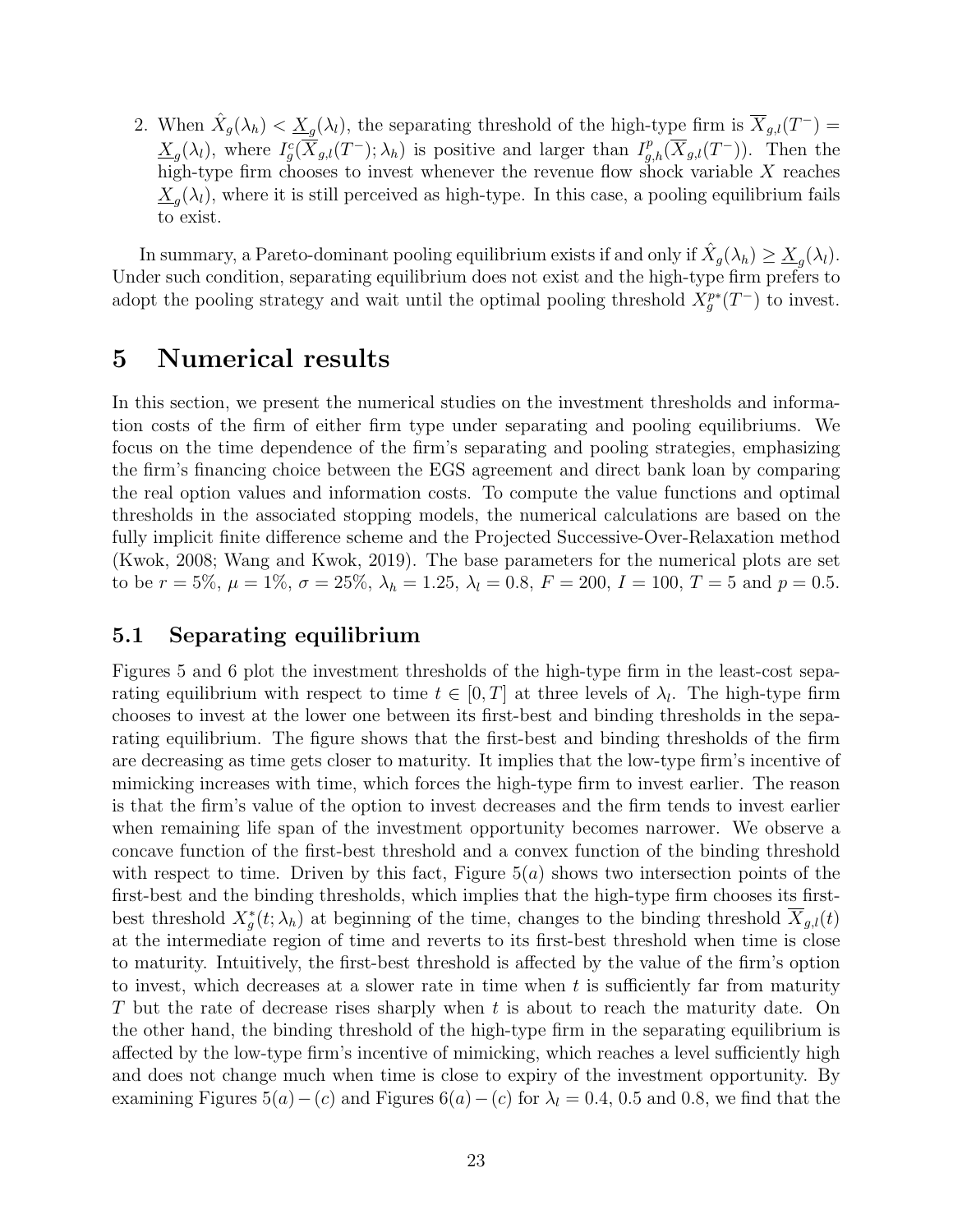binding threshold increases with decreasing  $\lambda_l$ . The numerical plots are consistent with the financial intuition that the low-type firm finds it more costly to mimic the high-type for a smaller multiplier  $\lambda_l$ . Then the high-type firm is allowed to invest optimally at its first-best threshold in order to separate from the low-type.

Figure 7 plots the information costs of the high-type firm in the least-cost separating equilibrium against time  $t \in [0, T]$  at three levels of  $\lambda_l$ . It shows strong time dependence of the firm's information costs in the separating equilibrium and thus the financing choice of the firm between EGS and the direct bank loan. The percentage costs under both financing choices are calculated at the zero-NPV threshold of the high-type firm  $\hat{X}_g(\lambda_h) = 10.16$ under the EGS agreement. Figures  $7(a, b)$  show that for low values of the multiplier  $\lambda_l$ , the information cost of the high-type firm under EGS first increases until reaching its maximum at intermediate time, and then decreases for time close to maturity. It is driven by the gap between the binding and first-best thresholds of the high-type firm under EGS, which becomes larger at longer time to expiry and narrower when time is near maturity. It implies that the high-type firm is the most aggressive to separate from the low-type at middle of the time but is less aggressive at the beginning and near maturity. In other cases, the information cost increases with time before maturity. At maturity  $T$ , since the real option value of the high-type firm converges to its intrinsic value, the information cost will surely jump to zero. The firm chooses its optimal financing strategy corresponding to lower cost. We can deduce from the figure that the high-type firm prefers to separate from the low-type through EGS when the multiplier  $\lambda_l$  is low, while separate through the direct bank loan when  $\lambda_l$  is high. For intermediate level of  $\lambda_l$ , the high-type firm prefers to separate through the direct bank loan when time is far from maturity and changes to EGS when time is near maturity. It is because when  $\lambda_l$  is low enough, it becomes more difficult for the low-type firm to distort its investment strategy. Also, the effect of investment distortion on the high-type firm lessens at a certain time before maturity, so that the high-type firm becomes easier to separate through investment timing.



Figure 5: The binding threshold  $\overline{X}_{g,l}(t)$  and the first-best investment threshold  $X_g^*(t; \lambda_h)$  are plotted against time t at three values of  $\lambda_l$ .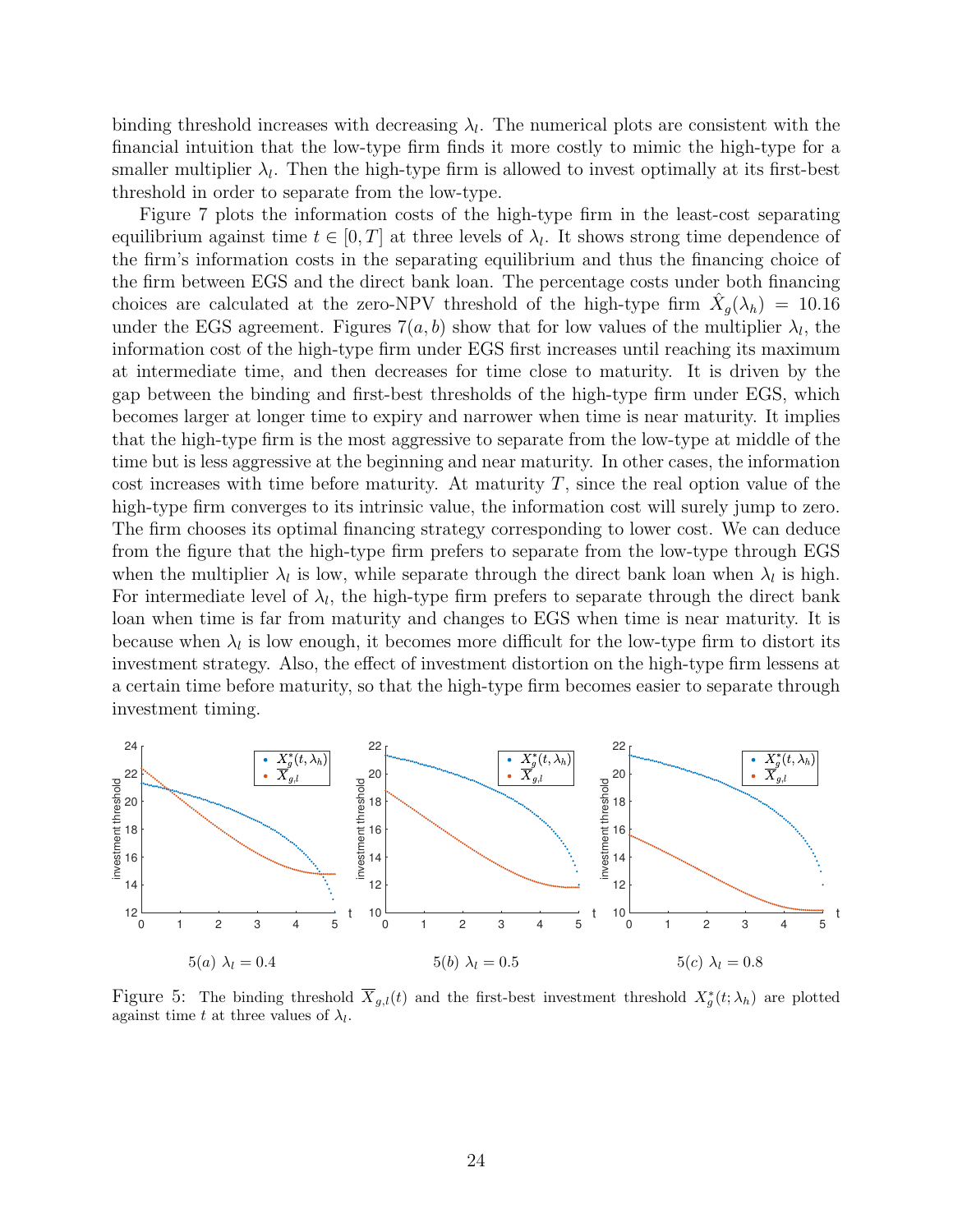

Figure 6: The binding threshold  $\overline{X}_{b,l}(t)$  and the first-best investment threshold  $X_b^*(t; \lambda_h)$  are plotted against time t at three values of  $\lambda_l$ .



Figure 7: The information costs in the least-cost separating equilibrium are plotted against time  $t$  at three values of  $\lambda_l$  for loan arrangement under the EGS and direct bank loan.

### 5.2 Pooling equilibrium

Figures 8 and 9 plot the investment thresholds and corresponding information costs (in percents) of the high-type firm in the pooling equilibrium with respect to time under different sets of parameter values: (i)  $p = 0.8$ ,  $\lambda_l = 0.4$ , (ii)  $p = 0.5$ ,  $\lambda_l = 0.4$  and (iii)  $p = 0.8$ ,  $\lambda_l = 0.8$ . The two financing choices of EGS and the direct bank loan are plotted separately. Figure 8 and Figure 9 show that for larger probability  $p$ , the optimal threshold of the hightype firm under the pooling strategy gets lower and the information cost is lower; for lower multiplier  $\lambda_l$ , the optimal threshold gets higher and the information cost is higher. Similar to Figure 5, the information cost of the high-type firm under pooling strategy increases with time and finally jump to zero at maturity T.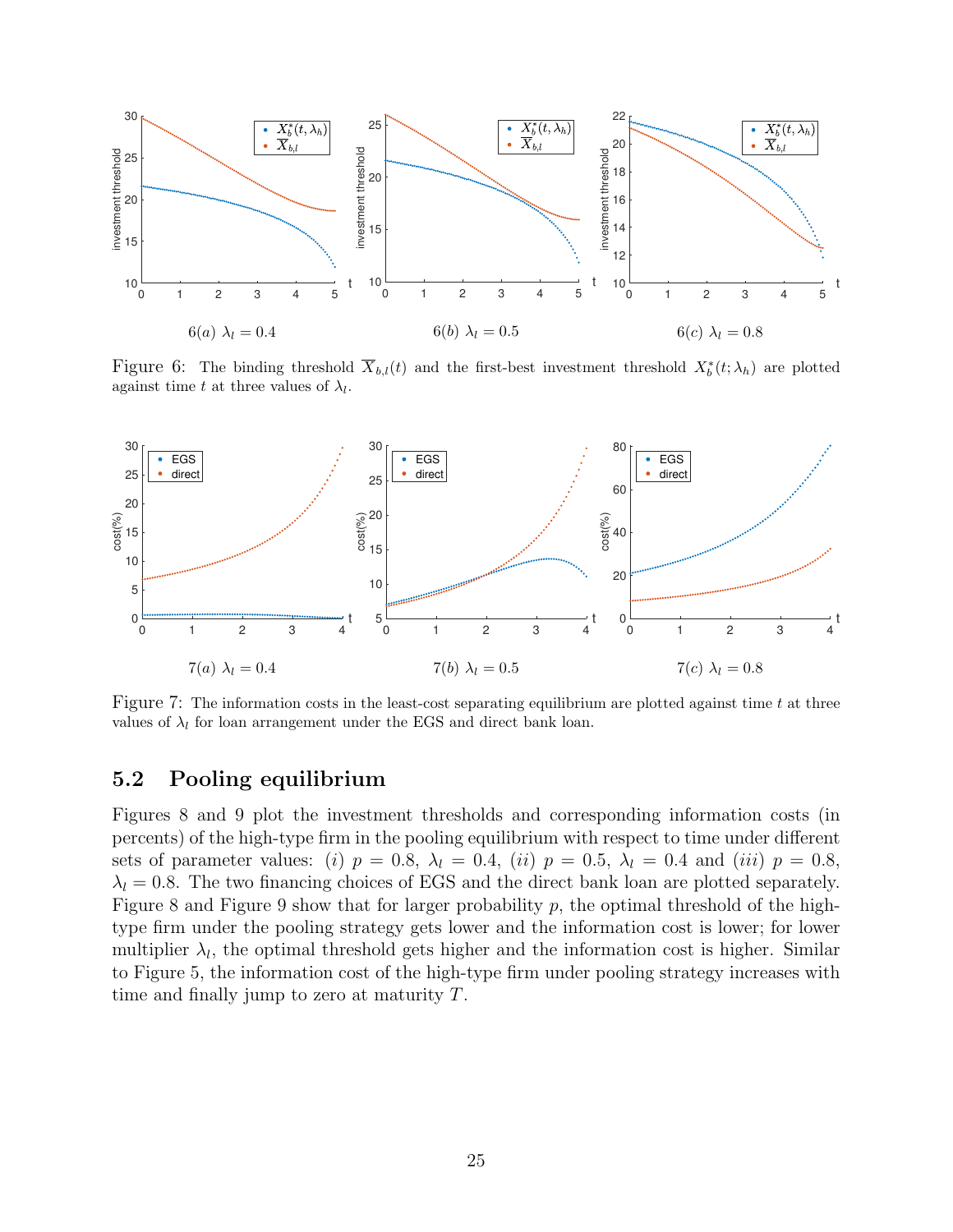

Figure 8: The optimal thresholds  $X_g^{p*}(\lambda_h)$  and  $X_b^{p*}(\lambda_h)$  are plotted against time t at three sets of parameter values of  $\lambda_l$  and p.



Figure 9: The information costs of the high-type firm in the Pareto-dominant pooling equilibrium are plotted for EGS and the direct bank loan against time t at three sets of parameter values of  $\lambda_l$  and p.

Table 1 lists the information costs (in percents) of the high-type firm under EGS separating, EGS pooling, direct bank loan separating and direct bank loan pooling with respect to the multiplier  $\lambda_l$  and two maturity dates. The firm chooses the investment and financing strategy maximizing its real option value (or equivalently, minimizing its information cost). The figure shows that the high-type firm chooses to separate through EGS when  $\lambda_l$  is low since the gap between the revenue flows of the two firm types is large and the high-type firm finds it less costly to separate by speeding up its investment. In particular, the high-type firm invests at its first-best threshold when the corresponding information cost is zero. When the multiplier  $\lambda_l$  is high and close to  $\lambda_h$ , the high-type firm resorts to the pooling strategy through EGS since the information cost of separating is large. For intermediate level of  $\lambda_l$ ,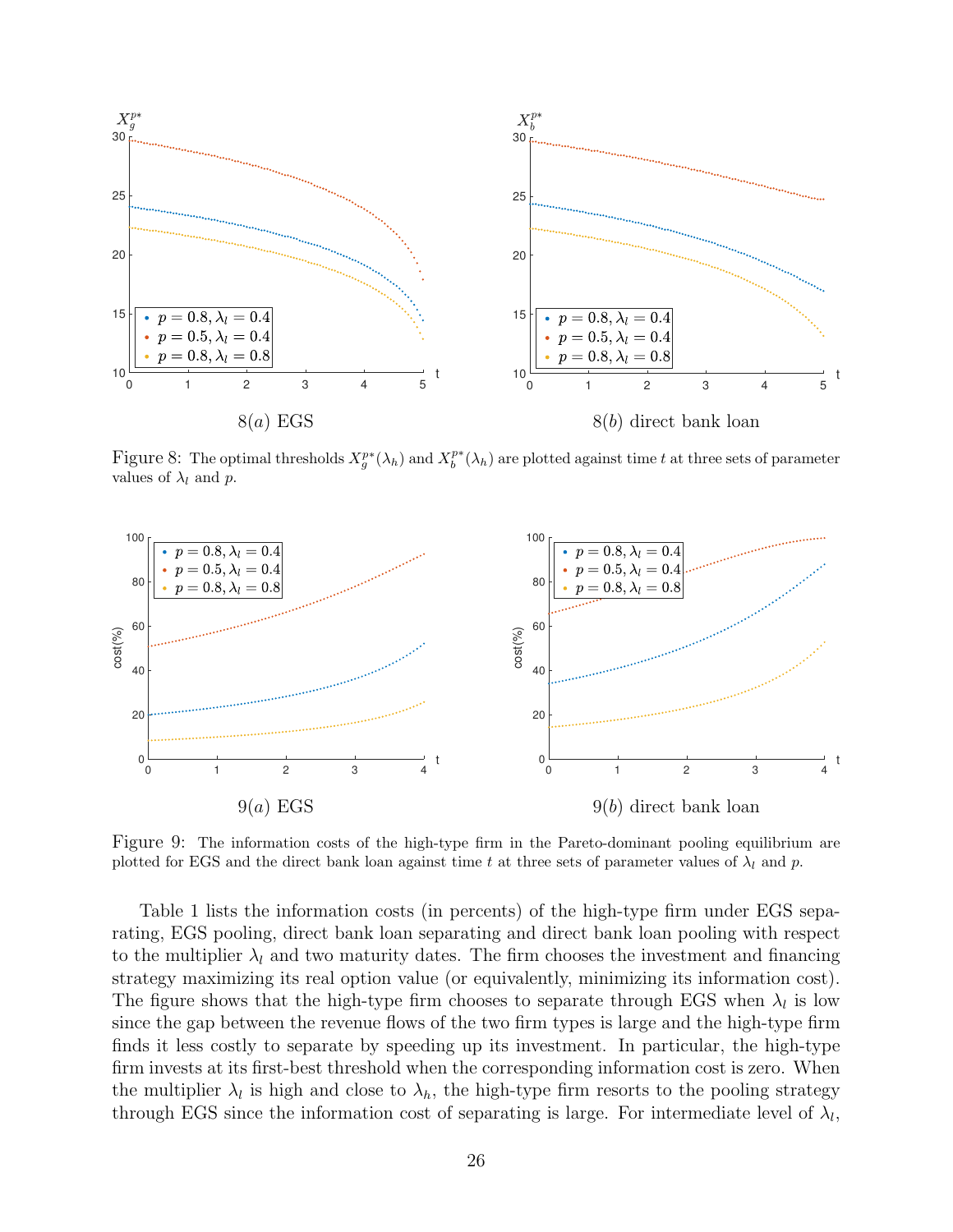the high-type firm chooses to separate through the direct bank loan. This result is consistent with Morellec and Schürhoff  $(2011)$ , though EGS is not quite the same as issuing equity but rather a mixture of equity and debt financing. The table also shows the effect of the maturity date of the investment opportunity. For intermediate value of the multiplier  $\lambda_l$  ( $\lambda_l = 0.5$ for instance), the high-type firm would choose to separate through the direct bank loan for shorter maturity  $(T = 5)$  but to separate through EGS for longer maturity  $(T = 10)$ . The result is consistent with that showed in Figure  $7(b)$ .

|             |                  |           |                   | $T=10$     |                |         |          |            |
|-------------|------------------|-----------|-------------------|------------|----------------|---------|----------|------------|
| $\lambda_l$ | $EGS_s$          | $EGS_{p}$ | $T=5$<br>$\tan s$ | $\tan_{p}$ | $EGS_s$        | $EGS_p$ | $\tan s$ | $\tan_{p}$ |
| 0.125       | $\left( \right)$ | 78.67     | 6.68              | 99.08      | $\theta$       | 58.31   | 3.07     | 88.20      |
| 0.250       | $\Omega$         | 64.55     | 6.68              | 87.83      | $\overline{0}$ | 43.77   | 3.07     | 61.16      |
| 0.375       | 0.12             | 52.75     | 6.66              | 69.09      | 0.03           | 33.77   | 3.06     | 41.31      |
| 0.500       | 7.14             | 42.42     | 6.67              | 51.93      | 2.38           | 26.04   | 3.07     | 28.69      |
| 0.625       | 18.80            | 33.22     | 6.94              | 38.62      | 6.68           | 19.75   | 3.15     | 20.43      |
| 0.750       | 21.36            | 25.00     | 7.76              | 28.62      | 8.21           | 14.49   | 3.42     | 14.73      |
| 0.875       | 19.28            | 17.61     | 8.34              | 20.98      | 8.05           | 10.01   | 3.63     | 10.57      |
| 1.000       | 14.47            | 11.06     | 7.85              | 15.15      | 6.55           | 6.18    | 3.51     | 7.46       |
| 1.125       | 7.99             | 5.19      | 6.68              | 10.46      | 3.90           | 2.87    | 3.08     | 5.01       |

Table 1: The information costs (%) of the high-type firm under EGS separating, EGS pooling, direct bank loan separating and direct bank loan pooling are listed against the multiplier  $\lambda_l$  with two maturity dates.

In Table 2, we show the effect of probability p and fractional bankruptcy loss  $\alpha$  on information costs of the high-type firm under different strategies. It suggests that the hightype firm would choose to separate from the low-type for low probability  $p$  since it is more likely to be perceived as low-type under the pooling strategy. It would instead choose to adopt the pooling strategy for high probability  $p$ . The EGS agreement is shown to be more sensitive to the level of probability compared with the direct bank loan. Considering the pooling equilibrium, the firm prefers to pool through the direct bank loan for low probability  $p$  while through EGS for high probability  $p$ . Table 2 also suggests that the high-type firm prefers separating for low bankruptcy cost while pooling for high bankruptcy cost, since pooling with the low-type will mitigate the loss upon default when the bankruptcy cost is too high. The direct bank loan is shown to be more sensitive to change to the fractional bankruptcy loss  $\alpha$ . Under pooling equilibrium, the firm prefers the direct bank loan for low bankruptcy cost while EGS for high bankruptcy cost.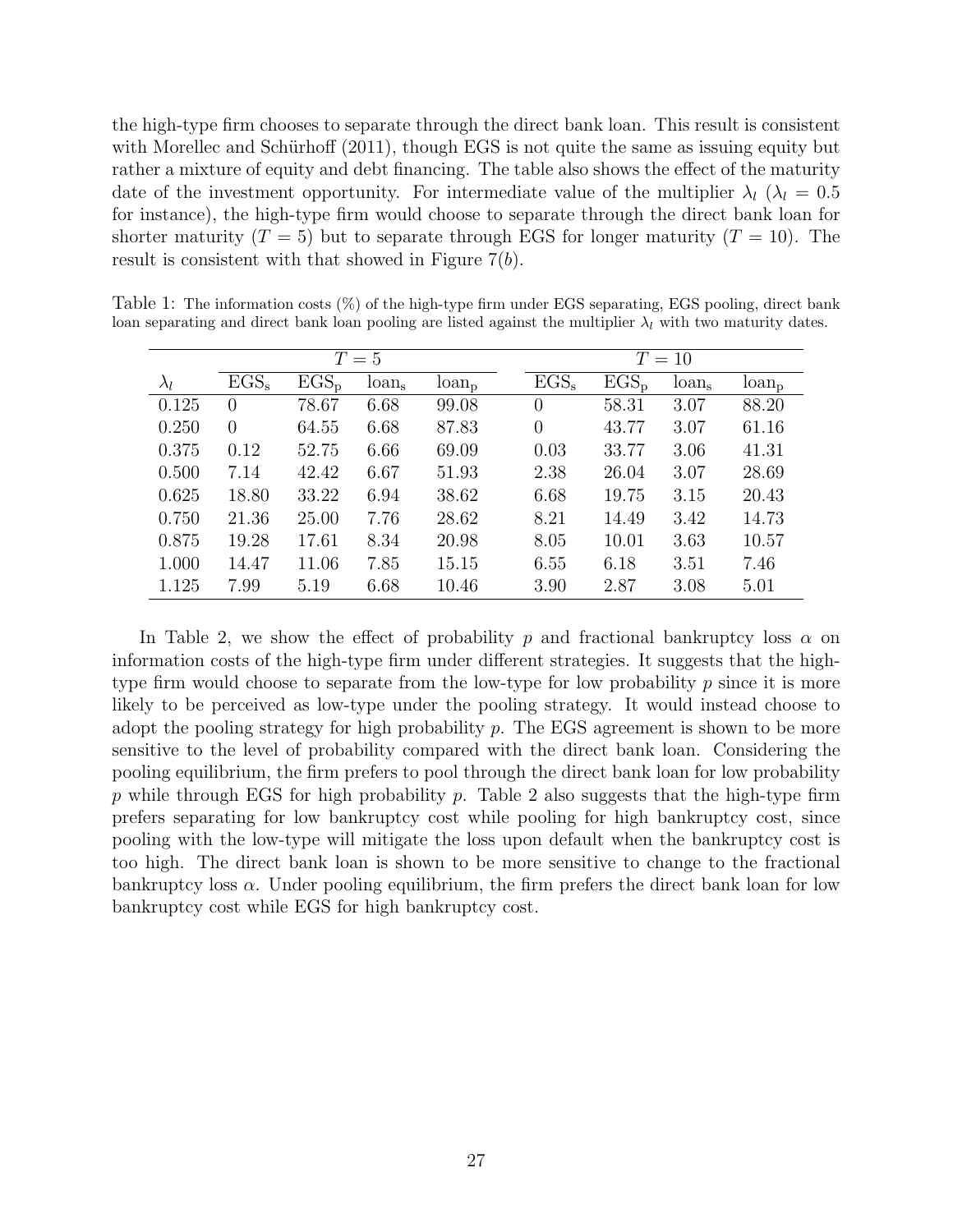| $\boldsymbol{p}$ | $EGS_s$ | $EGS_p$ | $\tan s$ | $\tan_{p}$ | $\alpha$ | $EGS_s$ | $EGS_p$ | $\tan$ <sub>s</sub> | $\tan_{p}$ |
|------------------|---------|---------|----------|------------|----------|---------|---------|---------------------|------------|
| 0.1              | 20.95   | 42.34   | 8.11     | 39.18      | 0.1      | 19.29   | 21.42   | 4.47                | 19.35      |
| 0.2              | 20.95   | 36.98   | 8.11     | 35.76      | 0.2      | 20.41   | 21.76   | 6.87                | 23.31      |
| 0.3              | 20.95   | 31.89   | 8.11     | 32.43      | 0.3      | 21.46   | 22.07   | 9.38                | 27.26      |
| 0.4              | 20.95   | 26.85   | 8.11     | 28.93      | 0.4      | 22.46   | 22.44   | 12.02               | 31.30      |
| 0.5              | 20.95   | 21.92   | 8.11     | 25.29      | 0.5      | 23.41   | 22.70   | 14.70               | 35.14      |
| 0.6              | 20.95   | 17.19   | 8.11     | 21.65      | 0.6      | 24.30   | 22.94   | 17.45               | 38.88      |
| 0.7              | 20.95   | 12.66   | 8.11     | 18.00      | 0.7      | 25.14   | 23.17   | 20.23               | 42.50      |
| 0.8              | 20.95   | 8.28    | 8.11     | 14.27      | 0.8      | 25.94   | 23.38   | 23.02               | 45.96      |
| 0.9              | 20.95   | 4.05    | 8.11     | 10.50      | 0.9      | 26.68   | 23.66   | 25.87               | 49.44      |

Table 2: The information costs  $(\%)$  of the high-type firm with varying values of probability p and fractional loss  $\alpha$  due to bankruptcy using the loan arrangement of either EGS or direct bank loans under separating and pooling equilibriums.

## 6 Conclusion

We examine equity guarantee swaps (EGS), a new financing choice for a small- or mediumsized firm without sufficient ability to issue equity or debt and can only finance an investment project through bank loans. We develop the dynamic real option signaling game models of debt financing using EGS together with direct bank loans as an alternative. This paper assumes asymmetric information, where the firm quality is private information for the firm management and not accessible to outsiders including the guarantor and the bank. The low-type firm may have an incentive to mimic the investment timing and financing choice of the high-type in order to be charged by a lower proportional share of equity or coupon rate. Correspondingly, the high-type firm may have an incentive to separate from the low-type by invest earlier or adopting a different financing choice. Under the separating equilibrium, the high-type firm is faced with information costs due to investment distortion. On the other hand, if the high-type firm fails to separate due to high information costs, it may choose a pooling equilibrium, where both firm types invest at the same time and adopt the same financing choice. We examine characteristics of separating and pooling equilibriums under the EGS agreement and direct bank loan and specify the binding and optimal investment thresholds in different scenarios.

This paper extends previous real option signaling game models from perpetuity assumption to a finite time horizon, where the life span of the investment opportunity is limited. We find significant time dependence of the firm's investment and financing behavior under separating and pooling equilibriums. By comparing corresponding information costs and investment thresholds, we show that the firm's investment choice between its first-best and binding thresholds and financing choice between EGS and direct bank loans may alter as time evolves. We also examine the firm's choice among EGS separating, EGS pooling, direct bank loan separating and direct bank loan pooling against parameters other than time, obtaining similar results to previous literature about equity-debt decisions. It turns out that EGS is a hybrid of debt and equity financing and shares the properties of both. In summary, this paper extends the real option signaling game model of debt financing into the generalized fi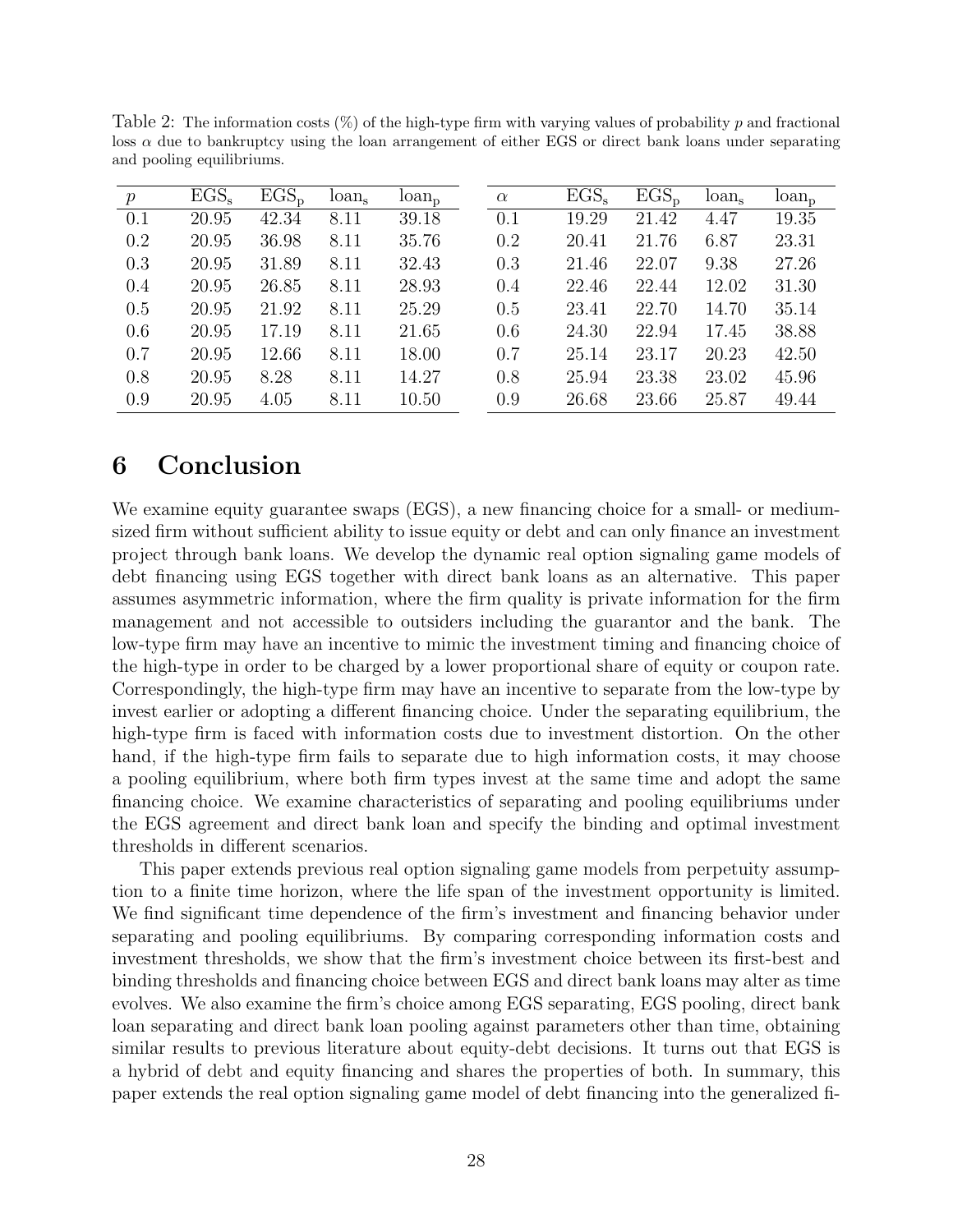nite time horizon and applies this model to a new financial product, equity guarantee swaps, which fits better to the real world and provides a possible solution to corporate financing problems of small- and medium-sized firms.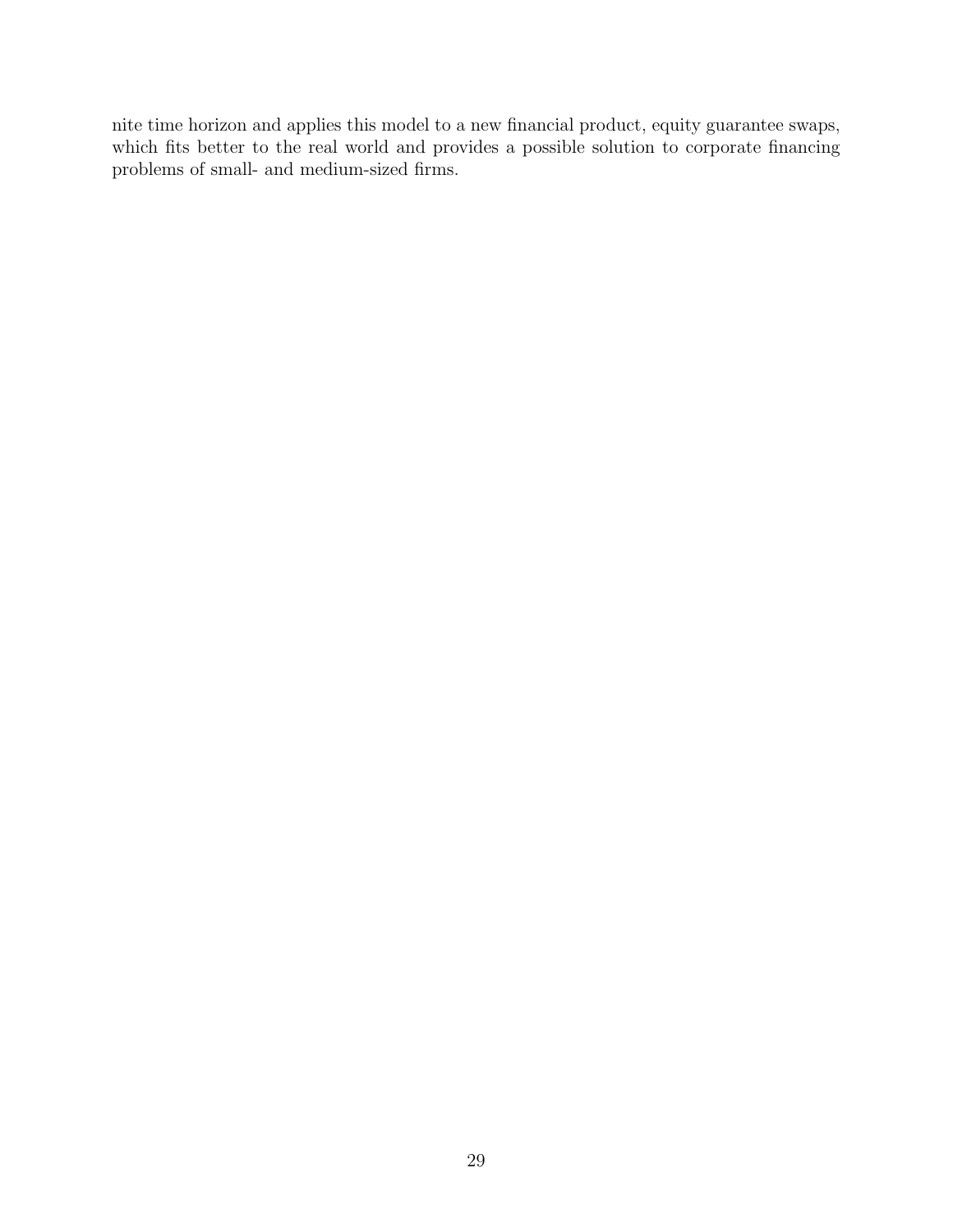## References

- [1] Bouvard, M. (2014) Real option financing under asymmetric information, Review of Financial Studies, 27(1): 180-210.
- [2] Brennan, M.J., Schwartz, E.S. (1985) Evaluating natural resource investments, Journal of Business, 58(2): 135-157.
- [3] Clausen, S., Flor, C.R. (2015) The impact of assets-in-place on corporate financing and investment decision, Journal of Banking and Finance, 61: 64-80.
- [4] Dixit, A., Pindyck, R. (1994) Investment under Uncertainty, Princeton University Press, Princeton, New Jersey.
- [5] Dybvig, P.H., Shan, S.C., Tang, D.Y. (2016) Outsourcing bank loan screening: the economics of third-party loan guarantees, Working paper of Washington University in St. Louis.
- [6] Fulghieri, P., García, D., Hackbarth, D. (2015) Asymmetric information, security design, and the pecking (dis)order, Working paper of University of North Carolina at Chapel Hill.
- [7] Grenadier, S.R., Malenko, A. (2011) Real option signaling games with applications to corporate finance, Review of Financial Studies, 24(12):3993-4036.
- [8] Grenadier, S.R., Wang, N. (2005) Investment timing, agency and information, Journal of Financial Economics, 75: 493-533.
- [9] Gryglewicz, S., Huisman, K.J.M., Kort, P.M. (2008) Finite project life and uncertainty effects on investment, Journal of Economic Dynamics and Control, 32: 2191-2213.
- [10] Kwok, Y.K. (2008) Mathematical Models of Financial Derivatives, second edition, Springer.
- [11] Leung, C.M., Kwok, Y.K. (2018) Real options signaling game models for dynamic acquisition under information asymmetry, *Decisions in Economics and Finance*, 41: 35-63.
- [12] Luo, P., Wang, H., Yang, Z. (2016) Investment and financing for SMEs with a partial guarantee and jump risk, European Journal of Operational Research, 249: 1161-1168.
- [13] Luo, P., Yang, Z. (2017) Real option, equity-guarantee-swaps with asymmetric information and learning, Working paper of Hunan University.
- [14] McDonald, R., Siegel, D. (1986) The value of waiting to invest, Quarterly Journal of Economics, 101(4): 707-727.
- [15] Morellec, E., Schürhoff, N. (2011) Corporate investment and financing under asymmetric information, Journal of Financial Economics, 99: 262-288.
- [16] Myers, S.C. (1984) The capital structure puzzle, Journal of Finance, 39: 575-592.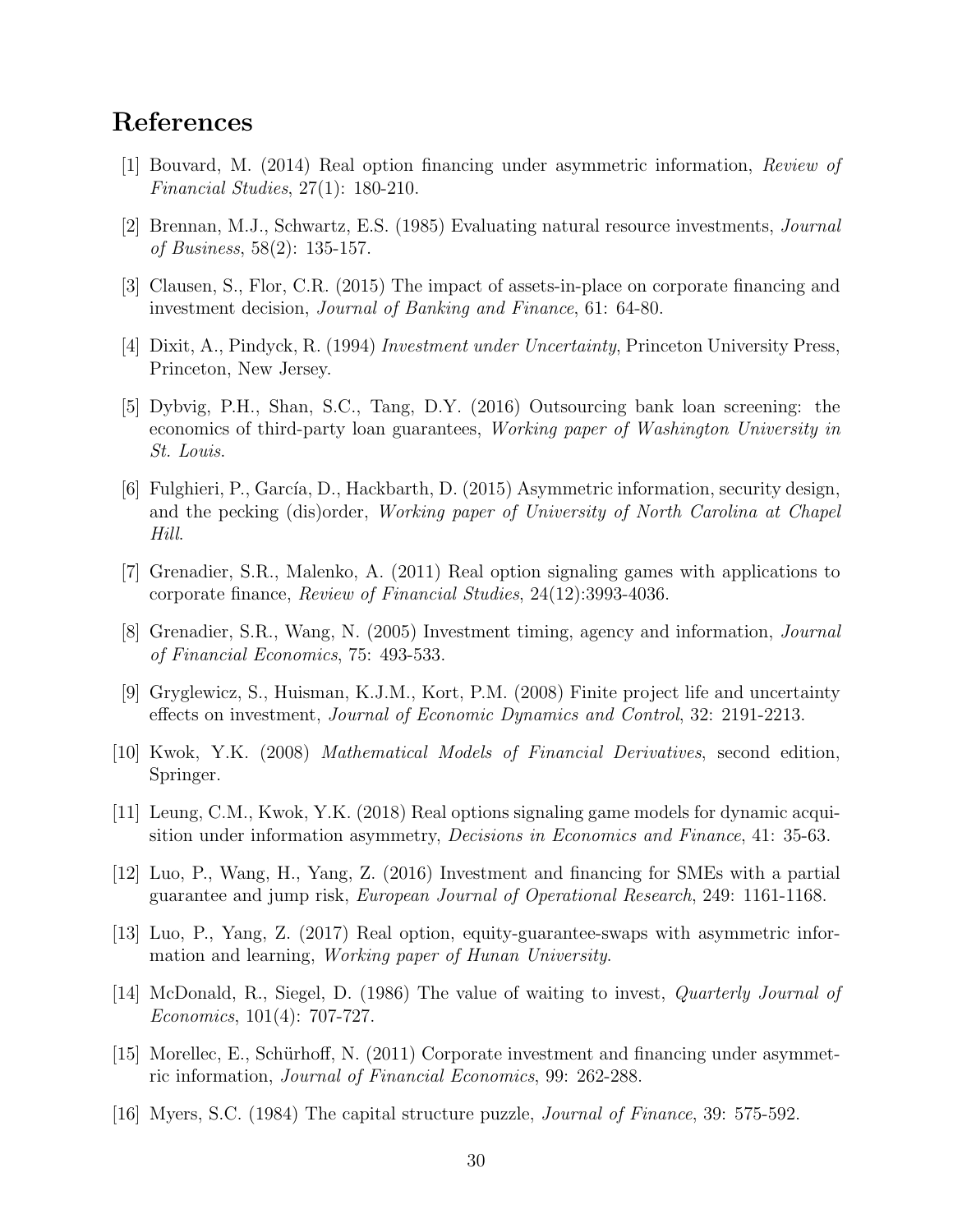- [17] Myers, S.C., Majluf, N.S. (1984) Corporate financing and investment decisions when firms have information that investors do not have, *Journal of Financial Economics*, 13: 187-221.
- [18] Nishihara, M. (2016) Selling out or going public? A real options signaling approach, Working paper of Osaka University.
- [19] Nishihara, M., Shibata, T. (2017) Default and liquidation timing under asymmetric information, European Journal of Operational Research, 263: 321-336.
- [20] Strebulaev, I.A., Zhu, H.X., Zryumov, P. (2014) Dynamic information asymmetry, financing, and investment decisions, Working paper of Stanford University.
- [21] Wang, H., Yang, Z., Zhang, H. (2015) Entrepreneurial finance with equity-for-guarantee swap and idiosyncratic risk, European Journal of Operational Research, 241: 863-871.
- [22] Wang, Q., Kwok, Y.K. (2019) Signaling game models of equity financing under information asymmetry and finite project life, International Journal of Financial Engineering, 6(1): 1950002.
- [23] Watanabe, T. (2016) Real options and signaling in strategic investment games, Working paper of Tokyo Metropolitan University.
- [24] Xu, R., Li, S. (2010) Belief updating, debt pricing and financial decisions under asymmetric information, Research in International Business and Finance, 24(2): 123-137.
- [25] Yang, M., Zeng Y. (2019) Financing entrepreneurial production: security design with flexible information acquisition, Review of Financial Studies, 32(3): 819-863.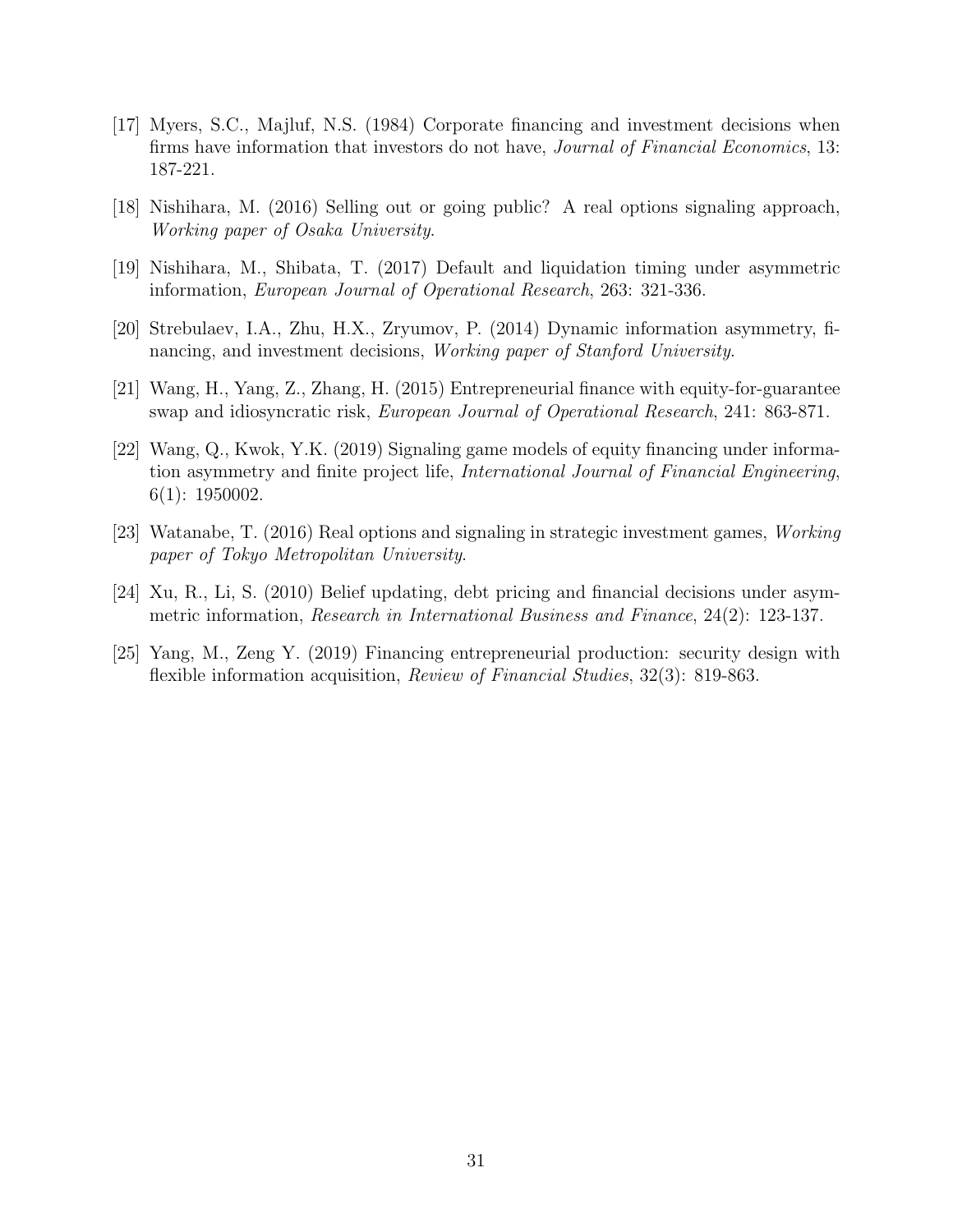## Appendix A - Proof of Lemma 1

We would like to prove the existence of a root for  $G_{g,l}(X) = 0$  [see (3.2)], where

$$
G_{g,l}(X,t) = I_{g,l}^m(X) - V_g^c(X,t;\lambda_l), \quad \hat{X}_{g,l} \le X \le X_g^*(t;\lambda_l).
$$

Since  $I_l^m(\hat{X}_{g,l})=0$ , and the real option value function  $V_g^c(X,t;\lambda_l)$  is non-negative, we have  $G_{g,l}(\hat{\hat{X}}_{g,l},t) < 0$ . At  $X = X_g^*(t;\lambda_l)$ , the low-type firm invests at its first-best threshold under complete information. According to the value-matching condition [see (2.17) and (2.18)], we have

$$
V_g^c(X_g^*(t; \lambda_l), t; \lambda_l) = I_g^c(X_g^*(t; \lambda_l); \lambda_l) = \lambda_l \Pi(X_g^*(t; \lambda_l)) - F - I - \alpha \lambda_l \Pi(\underline{X}_g(\lambda_l)) \left[ \frac{X_g^*(t; \lambda_l)}{\underline{X}_g(\lambda_l)} \right]^{\xi}.
$$

The value of liabilities under EGS can be deduced to be [replacing  $\frac{c_b}{r}$  in  $L_b(X; \lambda)$  by I]

 $L_g(X; \lambda) = (\eta + \eta_\alpha)\lambda^{\xi} \Pi(X)^{\xi} (F + I)^{1-\xi}.$ 

Obviously,  $L_g(X; \lambda_h) < L_g(X; \lambda_l)$  and  $E_g(X_g^*(t; \lambda_l); \lambda_l) < E_g(X_g^*(t; \lambda_l); \lambda_h)$  since  $\lambda_h > \lambda_l$  and  $\xi < 0$ . We consider

$$
I_{g,l}^{m}(X_{g}^{*}(t;\lambda_{l}))
$$
\n
$$
= \lambda_{l}\Pi(X_{g}^{*}(t;\lambda_{l})) - F - I + D_{g}(X_{g}^{*}(t;\lambda_{l});\lambda_{l}) - \frac{E_{g}(X_{g}^{*}(t;\lambda_{l});\lambda_{l})}{E_{g}(X_{g}^{*}(t;\lambda_{l});\lambda_{h})}L_{g}(X_{g}^{*}(t;\lambda_{l});\lambda_{h})
$$
\n
$$
> \lambda_{l}\Pi(X_{g}^{*}(t;\lambda_{l})) - F - I + D_{g}(X_{g}^{*}(t;\lambda_{l});\lambda_{l}) - \frac{E_{g}(X_{g}^{*}(t;\lambda_{l});\lambda_{l})}{E_{g}(X_{g}^{*}(t;\lambda_{l});\lambda_{h})}L_{g}(X_{g}^{*}(t;\lambda_{l});\lambda_{l})
$$
\n
$$
> \lambda_{l}\Pi(X_{g}^{*}(t;\lambda_{l})) - F - I + D_{g}(X_{g}^{*}(t;\lambda_{l});\lambda_{l}) - L_{g}(X_{g}^{*}(t;\lambda_{l});\lambda_{l})
$$
\n
$$
= \lambda_{l}\Pi(X_{g}^{*}(t;\lambda_{l})) - F - I + [F + I - \lambda_{l}\Pi(\underline{X}_{g}(\lambda_{l}))] \left[ \frac{X_{g}^{*}(t;\lambda_{l})}{\underline{X}_{g}(\lambda_{l})} \right]^{\xi}
$$
\n
$$
- [F + I - (1 - \alpha)\lambda_{l}\Pi(\underline{X}_{g}(\lambda_{l}))] \left[ \frac{X_{g}^{*}(t;\lambda_{l})}{\underline{X}_{g}(\lambda_{l})} \right]^{\xi}
$$
\n
$$
= \lambda_{k}\Pi(X_{g}^{*}(t;\lambda_{l})) - F - I - \alpha\lambda_{l}\Pi(\underline{X}_{g}(\lambda_{l})) \left[ \frac{X_{g}^{*}(t;\lambda_{l})}{\underline{X}_{g}(\lambda_{l})} \right]^{\xi} = V_{g}^{c}(X_{g}^{*}(t;\lambda_{l}),t;\lambda_{l}).
$$

Therefore, we have  $G_{g,l}(X_g^*(t; \lambda_l), t) = I_{g,l}^m(X_g^*(t; \lambda_l)) - V_g^c(X_g^*(t; \lambda_l), t; \lambda_l) > 0$ . According to the mean value theorem, there exists a solution of the algebraic equation:  $G_{g,l}(X,t) =$ 0 within the interval  $[\hat{X}_{g,l}, X^*_g(t; \lambda_l)]$  since the function  $G_{g,l}(X,t)$  continuous with respect to X. In other words, there exists a threshold  $\overline{X}_{g,l}(t)$  binding (3.2) within the interval  $[\hat{X}_g(\lambda_h), X_g^*(t; \lambda_l)]$ , such that the high-type firm can separate from the low-type at time t when  $X \leq \overline{X}_{q,l}(t)$ .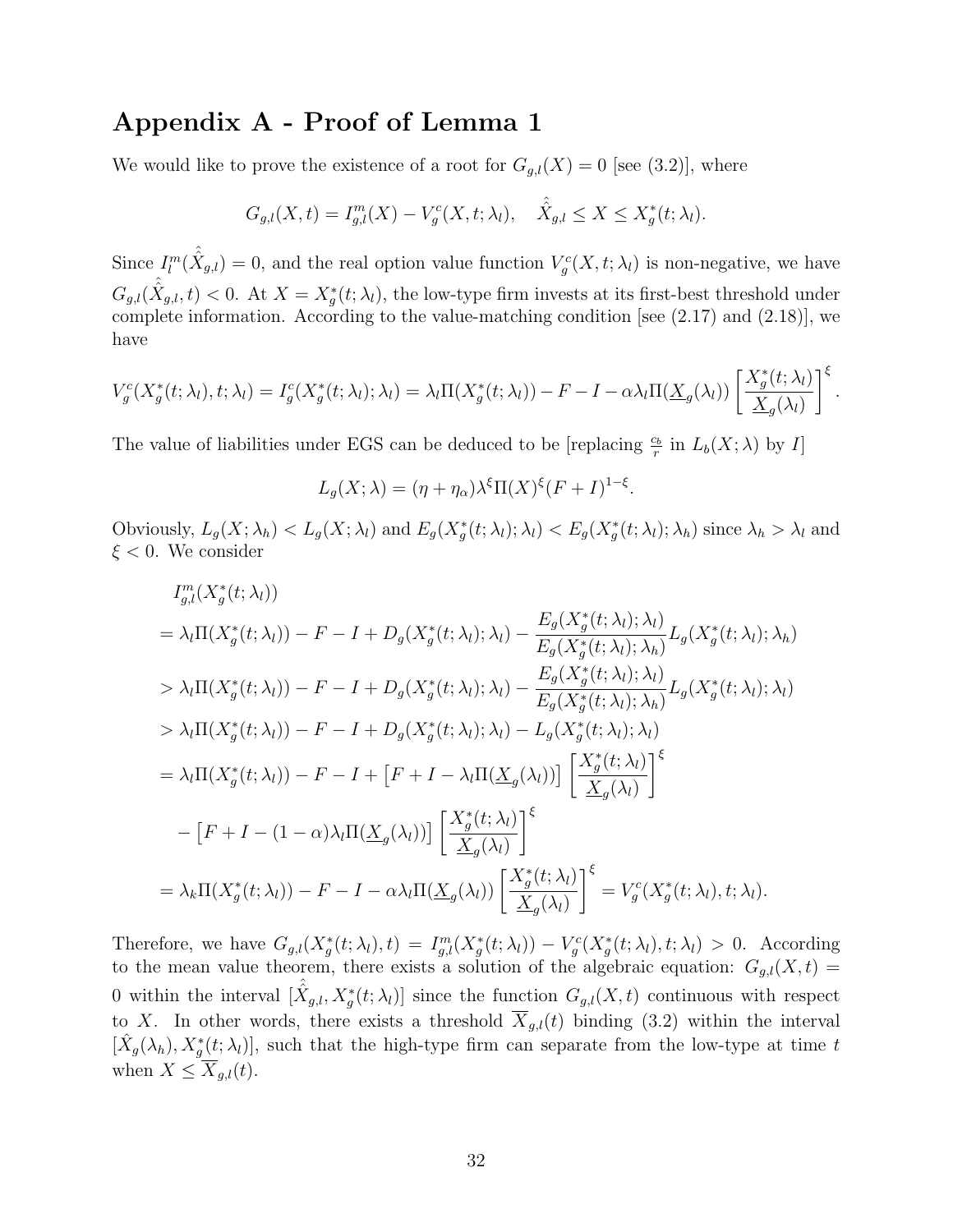## Appendix B - Optimal thresholds near maturity

At  $t \to T^-$ , the investment opportunity remains alive and thus the real option value V satisfies the following equation:

$$
\frac{\partial V}{\partial t} + \frac{\sigma^2}{2} X^2 \frac{\partial^2 V}{\partial X^2} + \mu X \frac{\partial V}{\partial X} = rV.
$$

The continuity of the real option value functions implies that they converge to their corresponding exercise payoffs when the investment opportunity is about to evaporate. Similar to the analysis of the exercise threshold at time close to expiry for an American option (Kwok, 2008), the optimal stopping threshold  $X^*$  when  $t \to T^-$  is obtained by setting

$$
\left. \frac{\partial V(X,t)}{\partial t} \right|_{t=T^-} = -\frac{\sigma^2}{2} X^2 \frac{\partial^2 V(X,T^-)}{\partial X^2} - \mu X \frac{\partial V(X,T^-)}{\partial X} + rV(X,T^-) = 0, \tag{B1}
$$

where  $V(X, T^-)$  is set to be the exercise payoff.

### First-best threshold under equity guarantee swap

If the firm chooses EGS, the real option value under complete information at  $t = T^-$  becomes  $I_g^c(X; \lambda)$ , where

$$
V_g^c(X, T^-; \lambda) = I_g^c(X; \lambda) = \lambda \Pi(X) - F - I - \eta_\alpha \lambda^\xi \Pi(X)^\xi (F + I)^{1-\xi}.
$$

The first- and second-order derivatives of  $V_g^c(X, T^-; \lambda)$  with respect to X are found to be

$$
\frac{\partial I_g^c(X)}{\partial X} = \frac{\lambda}{r - \mu} - \xi \eta_\alpha \lambda^\xi X^{\xi - 1} (r - \mu)^{-\xi} (F + I)^{1 - \xi},
$$
  

$$
\frac{\partial^2 I_g^c(X)}{\partial X^2} = -\xi (\xi - 1) \eta_\alpha \lambda^\xi X^{\xi - 2} (r - \mu)^{-\xi} (F + I)^{1 - \xi}.
$$

Substituting these relations into (B1), the first-best threshold  $X_g^*(T^-; \lambda)$  is given by the solution of the following equation:

$$
\lambda X + \left[\frac{\sigma^2}{2}\xi(\xi - 1) + \mu \xi - r\right] \eta_\alpha \lambda^\xi \Pi(X)^\xi (F + I)^{1-\xi} - r(F + I) = 0.
$$

#### First-best threshold under direct bank loan

If the firm chooses the direct bank loan, the real option value under complete information becomes  $E_b(X; \lambda, c_b)$  at  $t \to T^-$ :

$$
V_b^c(X, T^-; \lambda) = E_b(X; \lambda, c_b) = \lambda \Pi(X) - F - I - \eta_\alpha \lambda^\xi \Pi(X)^\xi \left( F + \frac{c_b}{r} \right)^{1-\xi}, \tag{B2}
$$

where the coupon rate  $c_b$  is determined by the following budget constraint:

$$
\frac{c_b}{r} - (\eta + \eta_\alpha) \lambda^\xi \Pi(X)^\xi \left( F + \frac{c_b}{r} \right)^{1-\xi} = I.
$$
 (B3)